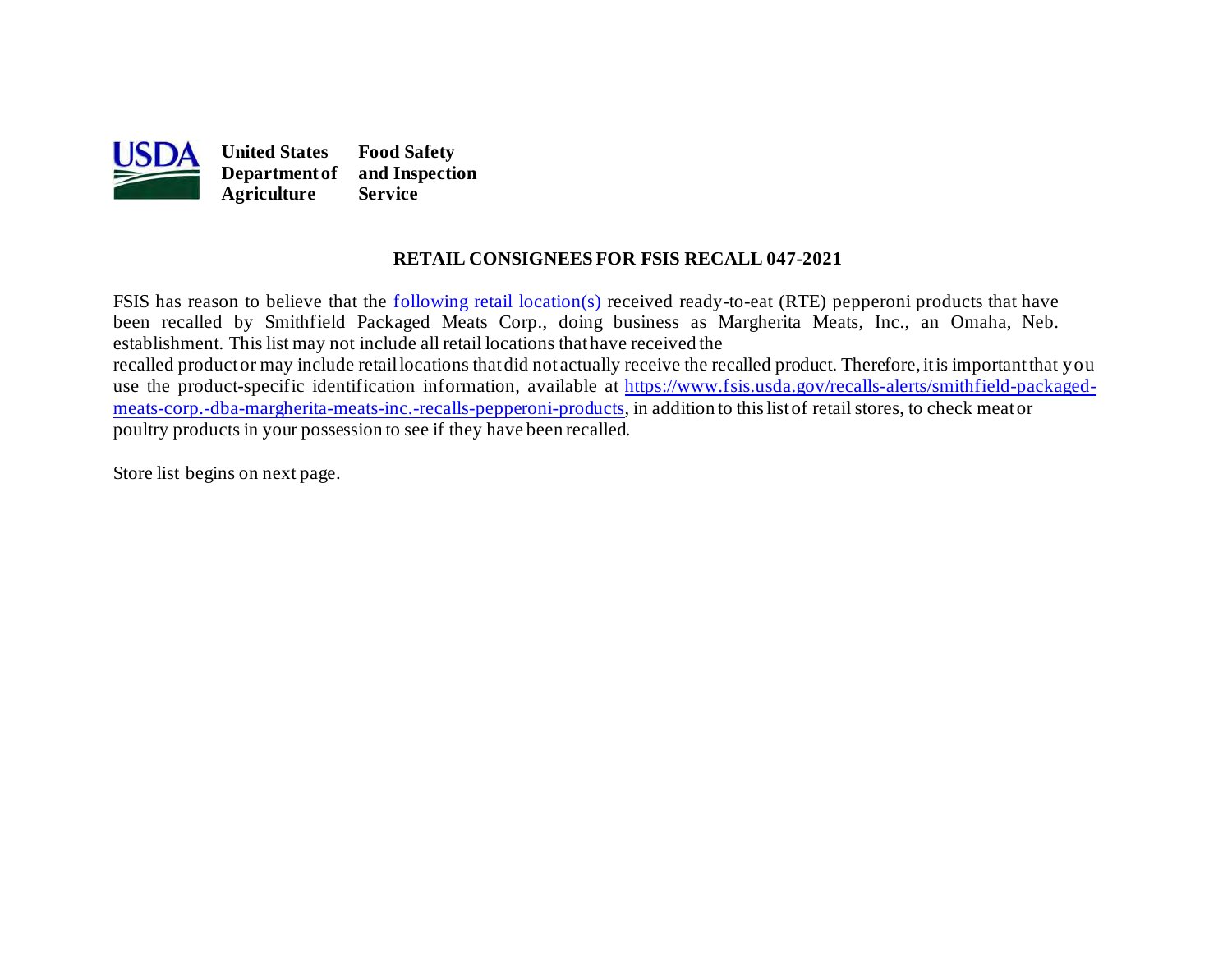<span id="page-1-0"></span>

Food Safety And Inspection Service

**List Current As Of:** 

|                      | Nationwide, State-Wide, or Area-Wide Distribution |
|----------------------|---------------------------------------------------|
| <b>Retailer Name</b> | Location                                          |
| 1 Acme               | Stores in OH                                      |
| 2 Albertsons         | Stores in AZ, NM, NV, OR, TX, UT, WA              |
| 3 Boyers Food Market | Stores in PA                                      |
| 4 Discount Drug      | Stores in OH                                      |
| 5 Fruth Pharmacy     | Stores in OH, WV                                  |
| 6 Ideal Food Basket  | Stores in NY                                      |
| 7 JewelOsco          | Stores in IA, IL, IN                              |
| 8 Karn's             | Stores in PA                                      |
| 9 Marcs              | Stores in OH                                      |
| 10 Meijer            | Stores in IL, IN, KY, MI, OH, WI                  |
| 11 Pete's Market     | Stores in IL                                      |
| 12 Price Rite        | Stores in CT, MA, MD, NH, NJ, NY, PA, RI, VA      |
| 13 Redners           | Stores in PA                                      |
| 14 Safeway           | Stores in AZ, NM, OR, TX, WA                      |
| 15 Save A Lot        | Stores in DE, MD, OH, PA, WV                      |
| 16 Shop N Save       | Stores in IL, MD, NY, OH, PA, VA, WV              |
| 17 ShopRite          | Stores in CT, DE, MD, NJ, NY, PA                  |
| 18 Stop & Shop       | Stores in CT, MA, RI                              |
| 19 Tops              | Stores in NY, PA                                  |
| 20 Vons              | Stores in NV                                      |
| 21 Wegmans           | Stores in MA, MD, NC, NJ, NY, PA, VA              |
| 22 Western Beef      | Stores in NY                                      |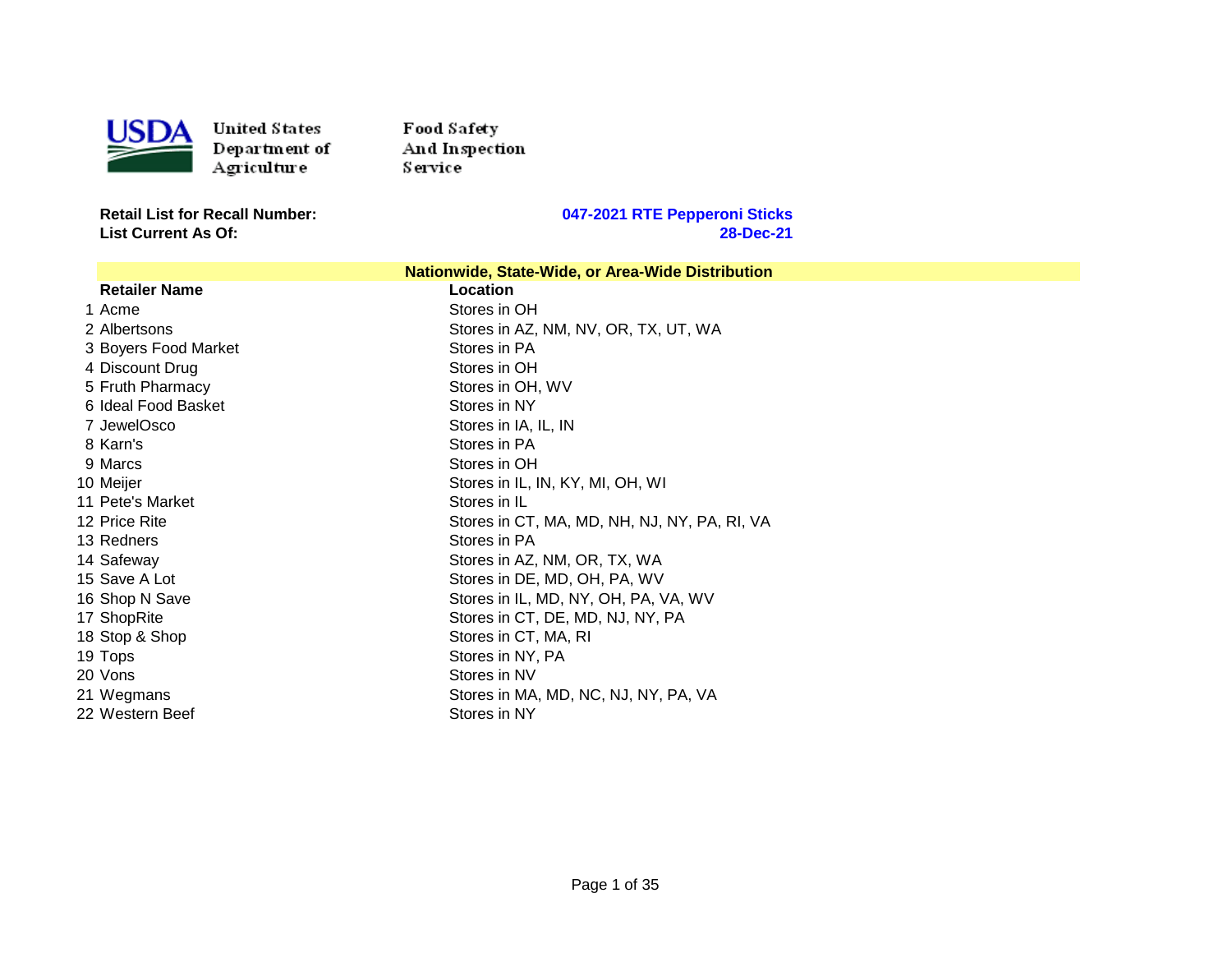

Food Safety And Inspection Service

**List Current As Of:** 

| <b>CONNECTICUT</b>        |                       |                |                |
|---------------------------|-----------------------|----------------|----------------|
| <b>Retailer Name</b>      | <b>Street Address</b> | City           | <b>State</b>   |
| 1 America's Food Basket   | 250 Allen Street      | New Britain    | CT-Connecticut |
| 2 Caraluzzi's             | 98 Greenwood Avenue   | <b>Bethel</b>  | CT-Connecticut |
| 3 Caraluzzi's             | 5 Queen Street        | <b>Newtown</b> | CT-Connecticut |
| 4 Caraluzzi's             | 920 Danbury Road      | Wilton         | CT-Connecticut |
| 5 Fairway Stamford        | 699 Canal Street      | Stamford       | CT-Connecticut |
| 6 Ferraro's Market        | 1 Corporate Drive     | North Haven    | CT-Connecticut |
| 7 Ideal Food Basket       | 332 S. Frontage Road  | New London     | CT-Connecticut |
| 8 Suffield Village Market | 68 Bridge Street      | Suffield       | CT-Connecticut |
| 9 Super Foodtown          | 141 Main Street       | New Hartford   | CT-Connecticut |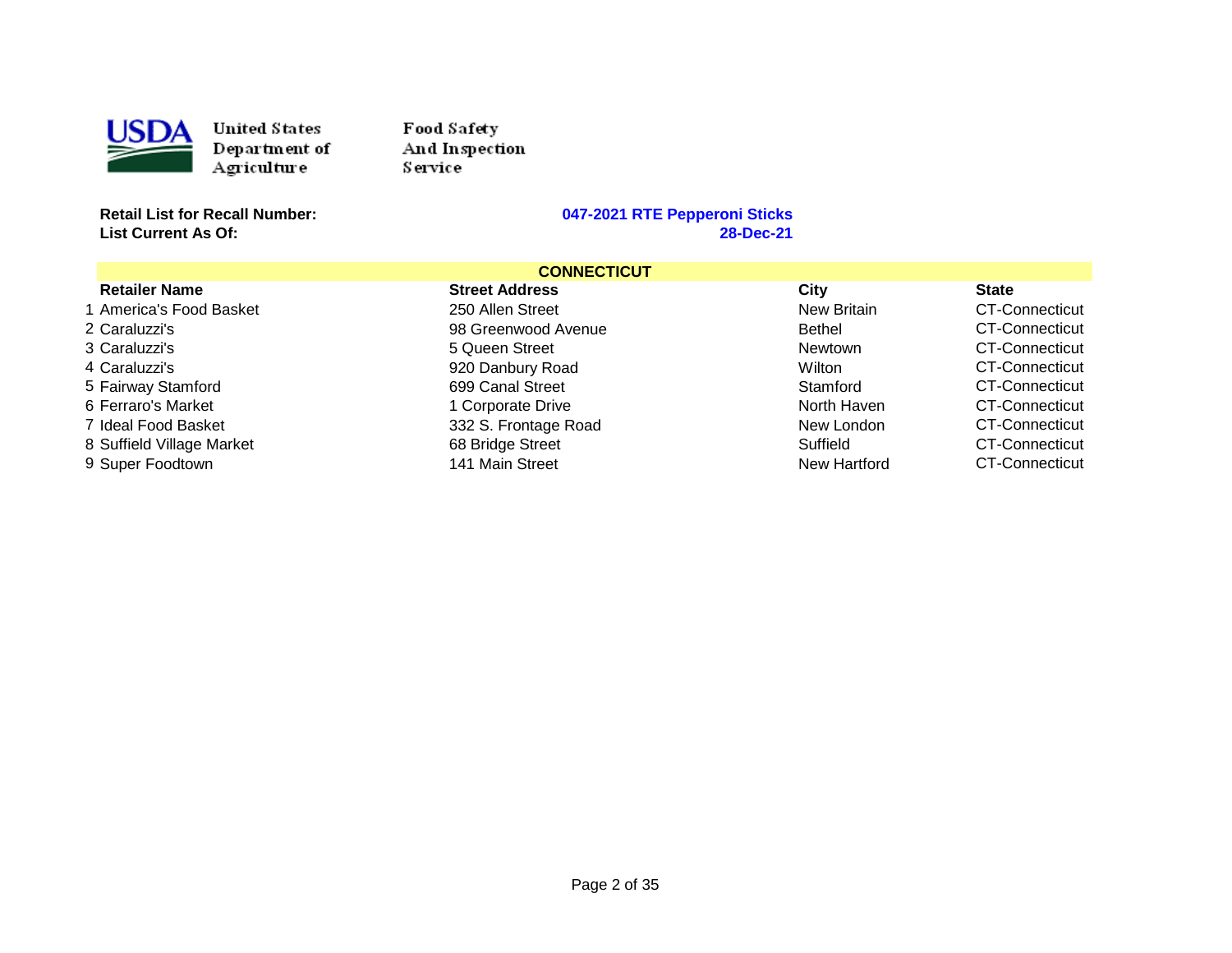

Food Safety And Inspection Service

**Retail List for Recall Number:** 

#### **047-2021 RTE Pepperoni Sticks List Current As Of: 28-Dec-21**

#### **DISTRICT OF COLUMBIA**<br>Street Address Retailer Name Street Address City State 1 Avenue Supermarket 5010 New Hampshire Avenue NW Washington DC-District of Columbia 2 Best World Supermarket 3178 Mount Pleasant Street Northwest Washington DC-District of Columbia 3 Capitol Cash & Carry 1110 Okie Street NE Washington DC-District of Columbia 4 Capitol Hill Supermarket 241 Massachusetts Avenue Northeast Washington DC-District of Columbia 5 Capitol Supermarket 1231 11th Street Northwest Washington DC-District of Columbia 6 Metro Supermarket 2130 P Street NW Washington DC-District of Columbia 7 Streets Market & Cafe 2400 14th St NW Washington DC-District of Columbia 8 Streets Market & Cafe 1221 Massachusetts Avenue NW Washington DC-District of Columbia 9 Streets Market & Cafe **3427 Connecticut Ave NW** Washington **DC-District of Columbia** 10 Streets Market & Cafe The Street School and Street Northeast Northeast National Mashington DC-District of Columbia 11 Streets Market & Cafe 1255 22nd Street Northwest Market Mashington 1255 22nd Street Northwest 2016 12 Streets Market & Cafe 1864 Columbia Road Northwest National DC-District of Columbia Columbia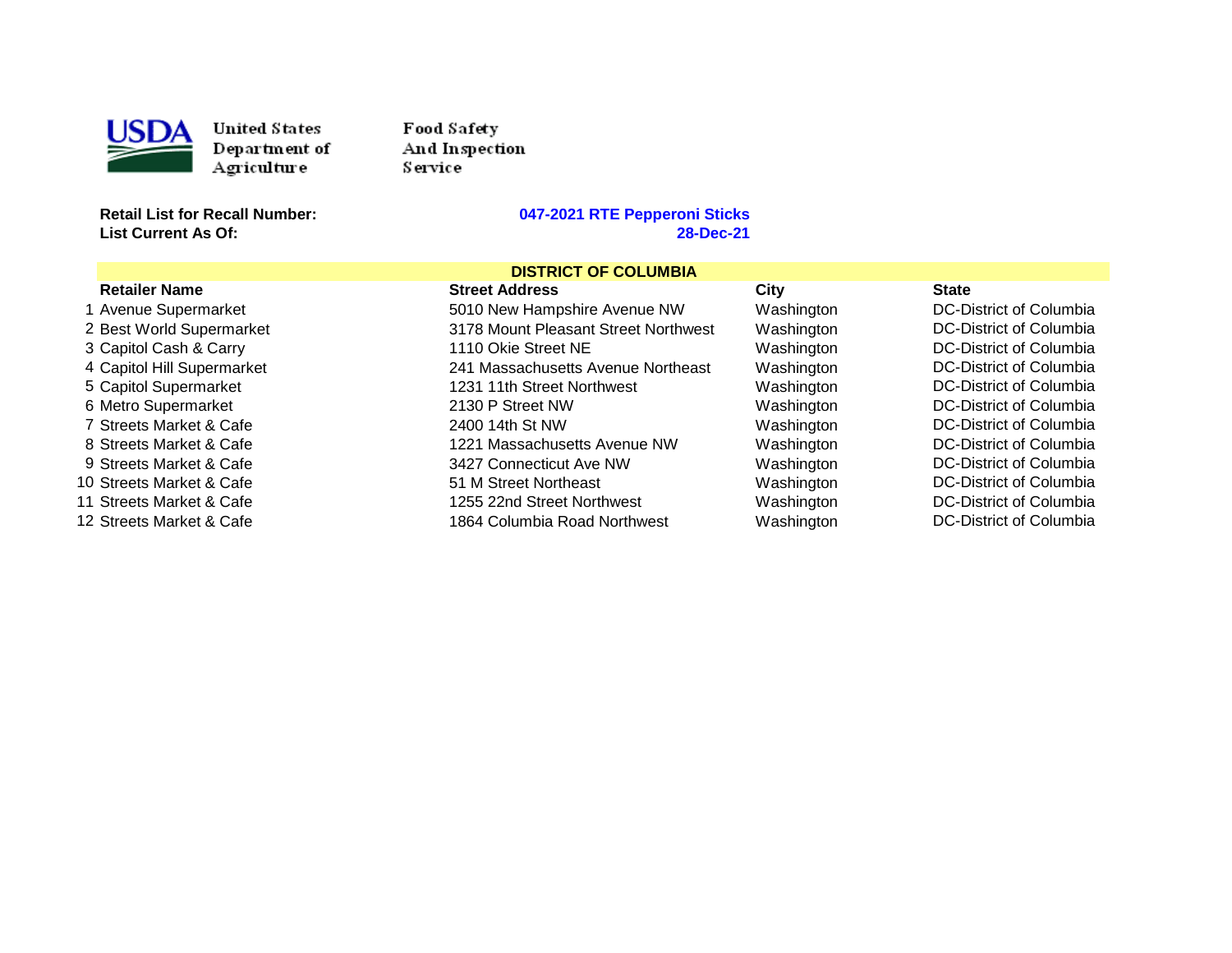

Food Safety And Inspection Service

**List Current As Of:** 

| <b>DELAWARE</b>            |                                |                |              |
|----------------------------|--------------------------------|----------------|--------------|
| <b>Retailer Name</b>       | <b>Street Address</b>          | City           | <b>State</b> |
| 1 Adams Four Great Valu    | 800 West Fourth Street         | Wilmington     | DE-Delaware  |
| 2 Redners Warehouse Market | 2500 South Dupont Highway      | Camden Wyoming | DE-Delaware  |
| 3 Redners Warehouse Market | 88 Salt Creek Drive            | Dover          | DE-Delaware  |
| 4 Redners Warehouse Market | 25 Greentree Dr                | Dover          | DE-Delaware  |
| 5 Redners Warehouse Market | 515 College Park Lane          | Georgetown     | DE-Delaware  |
| 6 Redners Warehouse Market | 28253 Lexus Drive              | Milford        | DE-Delaware  |
| 10 Zingo's Great Valu      | 1 Polly Drummond & Linden Road | <b>Newark</b>  | DE-Delaware  |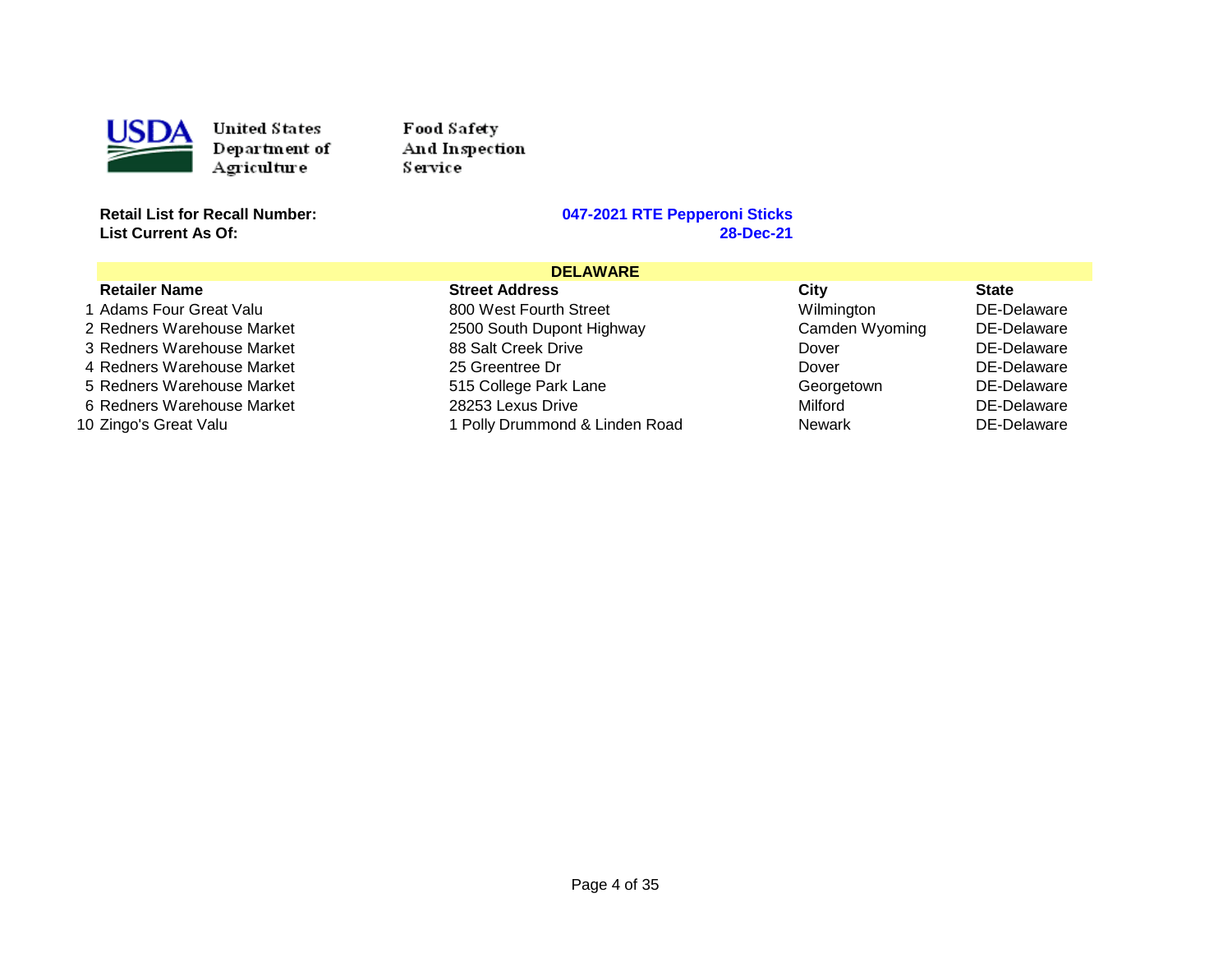

Food Safety And Inspection Service

#### **Retail List for Recall Number: 047-2021 RTE Pepperoni Sticks List Current As Of: 28-Dec-21**

#### **FLORIDA**<br>Street Address Retailer Name Street Address City State 1 Amore Italian Market And Bakery 1990 1200 4703 SW 14 Place 1991 12 Cape Coral 1997 FL-Florida 2 B & G Italian Market **3805 Tamiami Trail** 2 B & G Italian Port Charlotte **PL-Florida** 3 Bedners Farm Fresh Theory of the 420 Claremore Drive Theory Mest Palm Beach The FL-Florida 4 Cacciatore Bros 66 Club Controllery Road Tampa Tampa FL-Florida Cacciatore Bros 610 Hanley Road Tampa and Tampa 5 Daybreak Market And Deli 20101 Peachland Blvd Port Charlotte FL-Florida 6 Djon's Village Market 249 5Th Street Indiatlantic FL-Florida 7 Doris 9101 Lake Ridge Blvd Boca Raton FL-Florida 8 Doris **10057 Sunset Strip Sunrise** Sunrise FL-Florida Sunrise FL-Florida 9 Doris **11239 Us Highway 1** North Palm Beach FL-Florida **North Palm Beach** FL-Florida 10 Doris **10 Doris 200 Example 200 Provide** 2077 N University Drive Coral Springs Coral Springs FL-Florida 11 Doris **10057 A Sunset Strip Sunrise** Sunrise FL-Florida Sunrise FL-Florida 13 Doris 10020 Pines Blvd Pembroke Pines FL-Florida 14 Downtown Produce Market And More **7856 Ellis Road** Melbourne Melbourne FL-Florida 15 Green Turtle Market **855 Eau Gallie Blvd.** Indian Harbar Beach FL-Florida 16 Josheph's Classic Market The State 8918 W Atlantic Ave **Deltay Beach Classic Market** FL-Florida 17 Josheph's Classic Market **18 Classic Market 17 Josheph's Classic Market** 16 Australian 17 Josheph's Classic Market 18 Mario's Meat Market 14816 S Military Trail Delray Beach FL-Florida 19 Mazzaro's Italian Market 2909 22Nd Ave North St. Petersburg FL-Florida 20 Melbourne Beach Market 302 Ocean Ave. Melbourne Beach FL-Florida 21 Mimi Ravioli **1988** Controller in the Street Controller Street Article and Street Article and Street Article and Street Article and Street Article and Street Article and Street Article and Street Article and Street Arti 22 Moschella's Italian Eatery **1988 1991 Stater Act Act 25648 Post Oak Blvd.** Mesley Chapel 1998 FL-Florida 23 Oakes Farms Market **2205 Davis Blvd.** Naples Naples FL-Florida 24 Petrosino'S Italian Deli 5316 53Rd Ave East Brandenton FL-Florida 25 Rosetta Produce 9270 W Indiantown Road Jupiter FL-Florida 26 Rosie's Italian Bakery 232 Bay Street Daytona Beach FL-Florida 27 Seed To Table 1 12 Contract the 4835 Immokalee Rd Naples 1 27 Seed To Table FL-Florida 28 St. Lucie Bakery **1066 Sw Bayshore Blvd.** Port St Lucie FL-Florida FL-Florida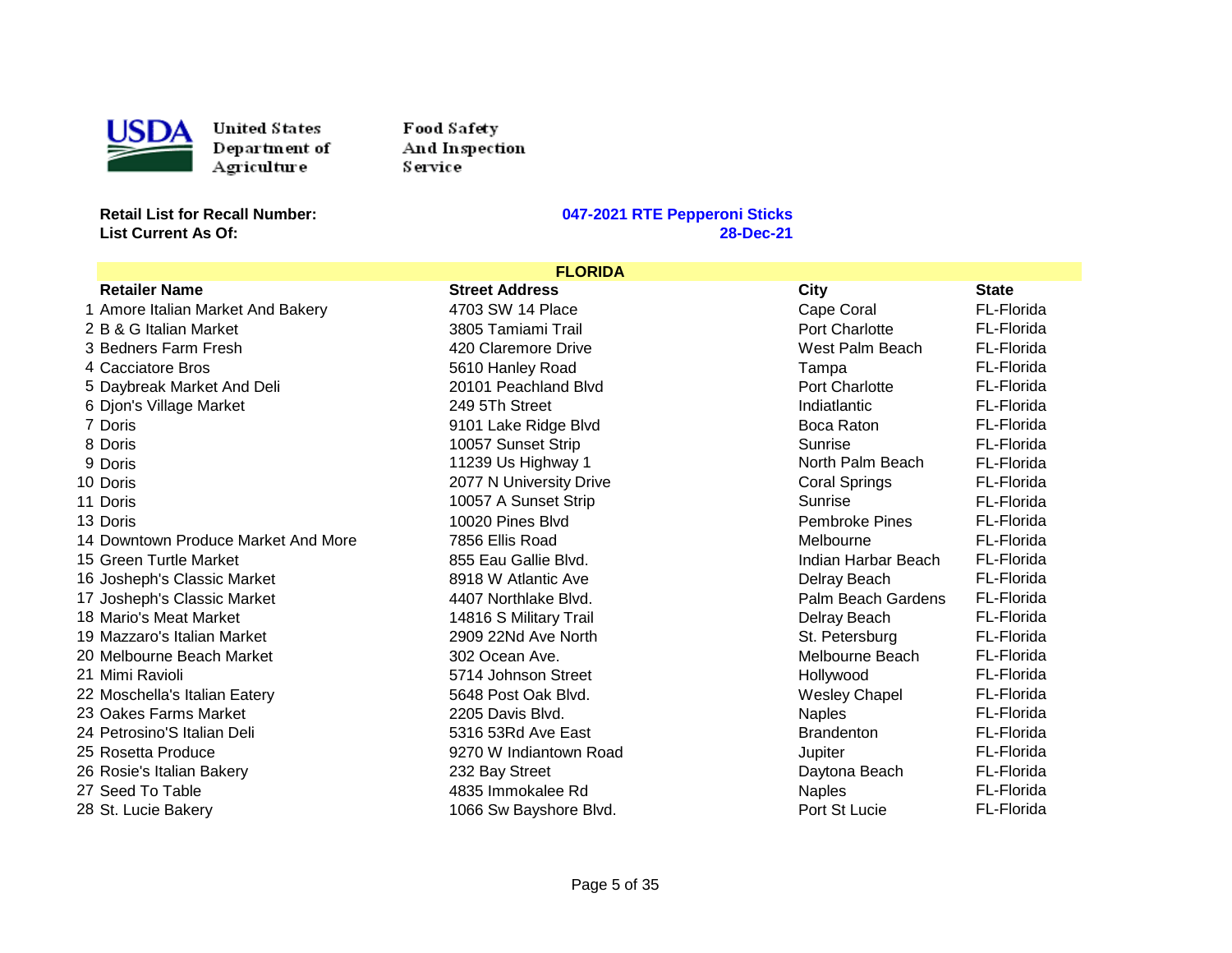| <b>FLORIDA</b>                                        |                              |              |            |  |  |
|-------------------------------------------------------|------------------------------|--------------|------------|--|--|
| City<br><b>Retailer Name</b><br><b>Street Address</b> |                              |              |            |  |  |
| 29 Supreme Meats                                      | 2026 Se Federal Hwy          | Stuart       | FL-Florida |  |  |
| 30 The Boys Farmer Market                             | 14378 Military Trail         | Delray Beach | FL-Florida |  |  |
| 31 Western Beef Supermarket                           | 23072 Sandalfoot Plaza Drive | Boca Raton   | FL-Florida |  |  |
| 32 Western Beef Supermarket                           | 4624 Hypoluxo Road           | Lake Worth   | FL-Florida |  |  |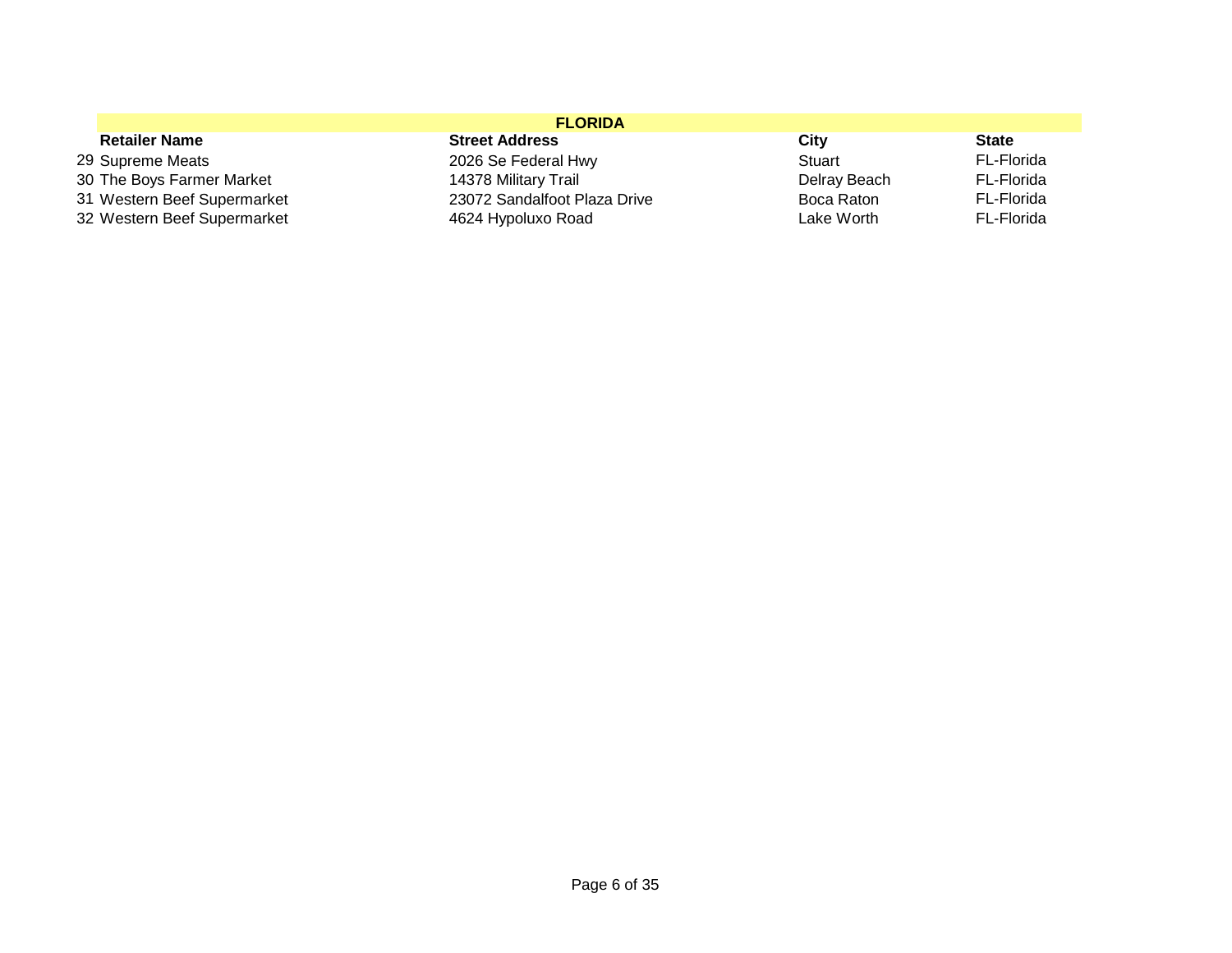

Food Safety And Inspection Service

**List Current As Of:** 

| <b>ILLINOIS</b>       |                       |             |              |
|-----------------------|-----------------------|-------------|--------------|
| <b>Retailer Name</b>  | <b>Street Address</b> | Citv        | <b>State</b> |
| 1 Garden Fresh        | 400 E Townline Rd     | Mundelein   | IL-Illinois  |
| 2 Rich's Fresh Market | 3141 N Thatcher Ave   | River Grove | IL-Illinois  |
| 3 Salt & Light        | 1819 S Philo Rd       | Urban       | IL-Illinois  |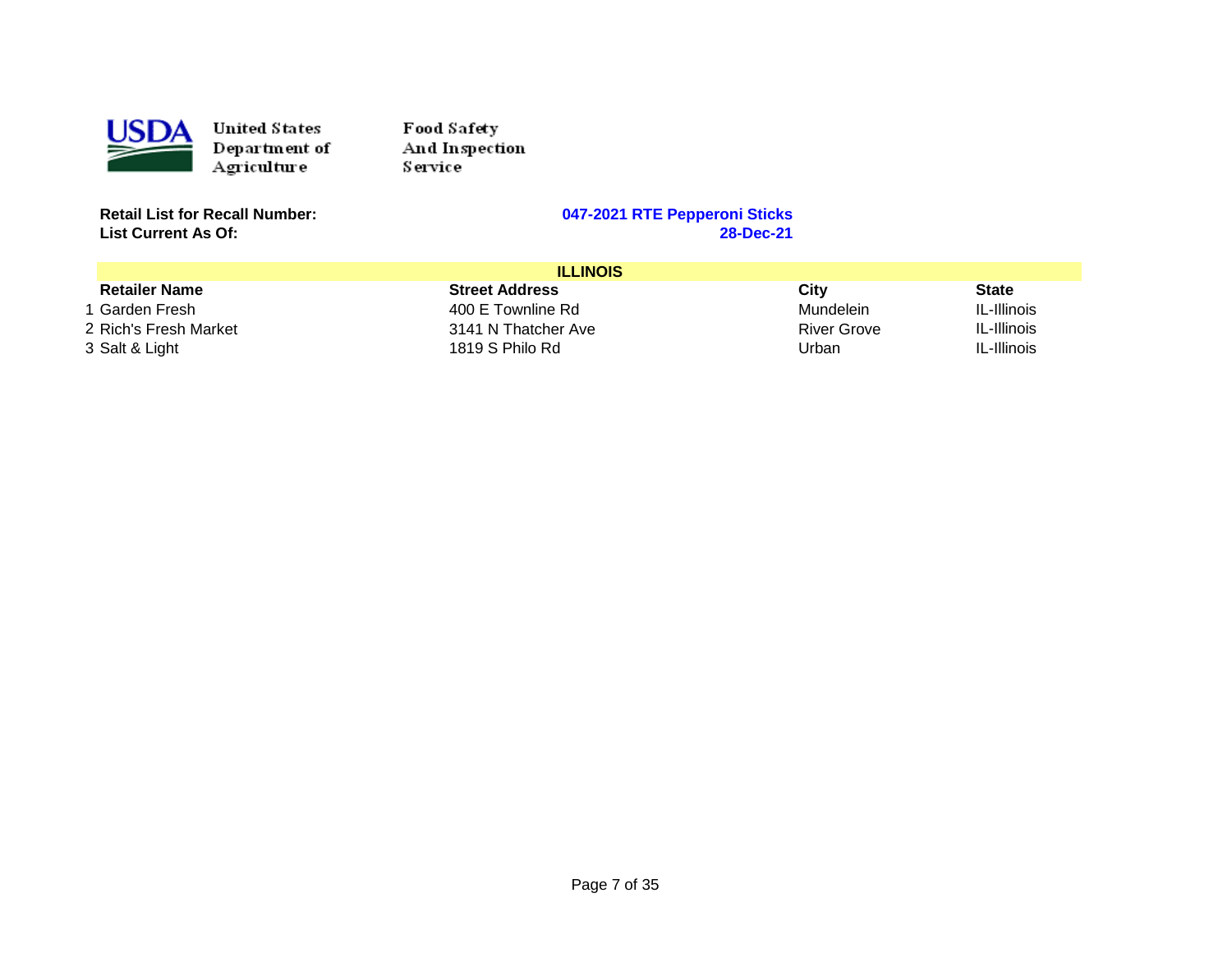

Food Safety And Inspection Service

**List Current As Of:** 

| <b>INDIANA</b>       |                       |        |            |
|----------------------|-----------------------|--------|------------|
| <b>Retailer Name</b> | <b>Street Address</b> | City   | State      |
| 1 Wallman Quality    | 123 E Franklin St     | Delphi | IN-Indiana |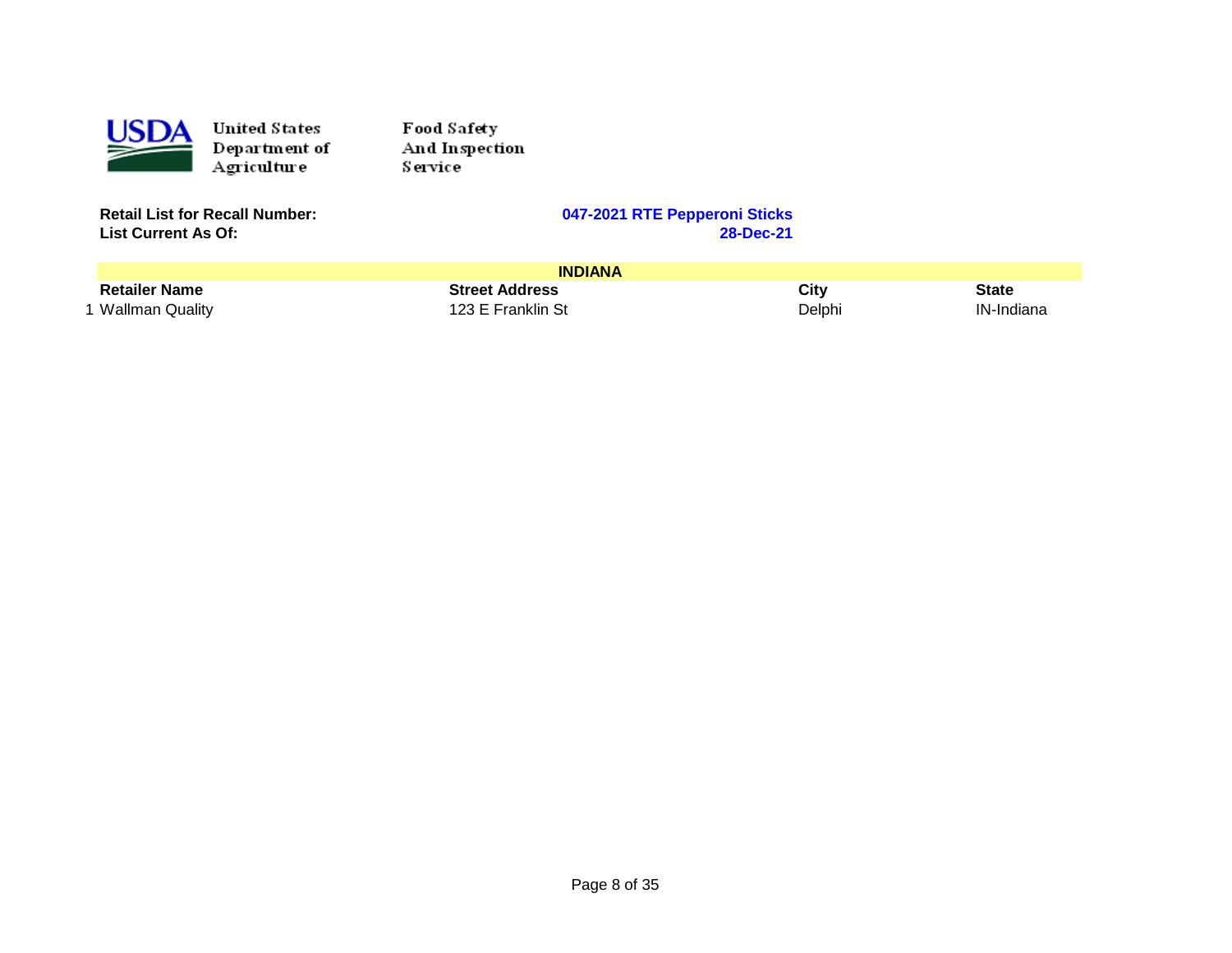

Food Safety And Inspection S ervice

**List Current As Of:** 

| <b>KENTUCKY</b>                                                       |                    |              |             |  |
|-----------------------------------------------------------------------|--------------------|--------------|-------------|--|
| City<br><b>Retailer Name</b><br><b>Street Address</b><br><b>State</b> |                    |              |             |  |
| 1 KS Iga                                                              | 201 E Hrf Blyd     | Augusta      | KY-Kentucky |  |
| 2 Layne's Wholesale                                                   | 2218 State Route 3 | Catlettsburg | KY-Kentucky |  |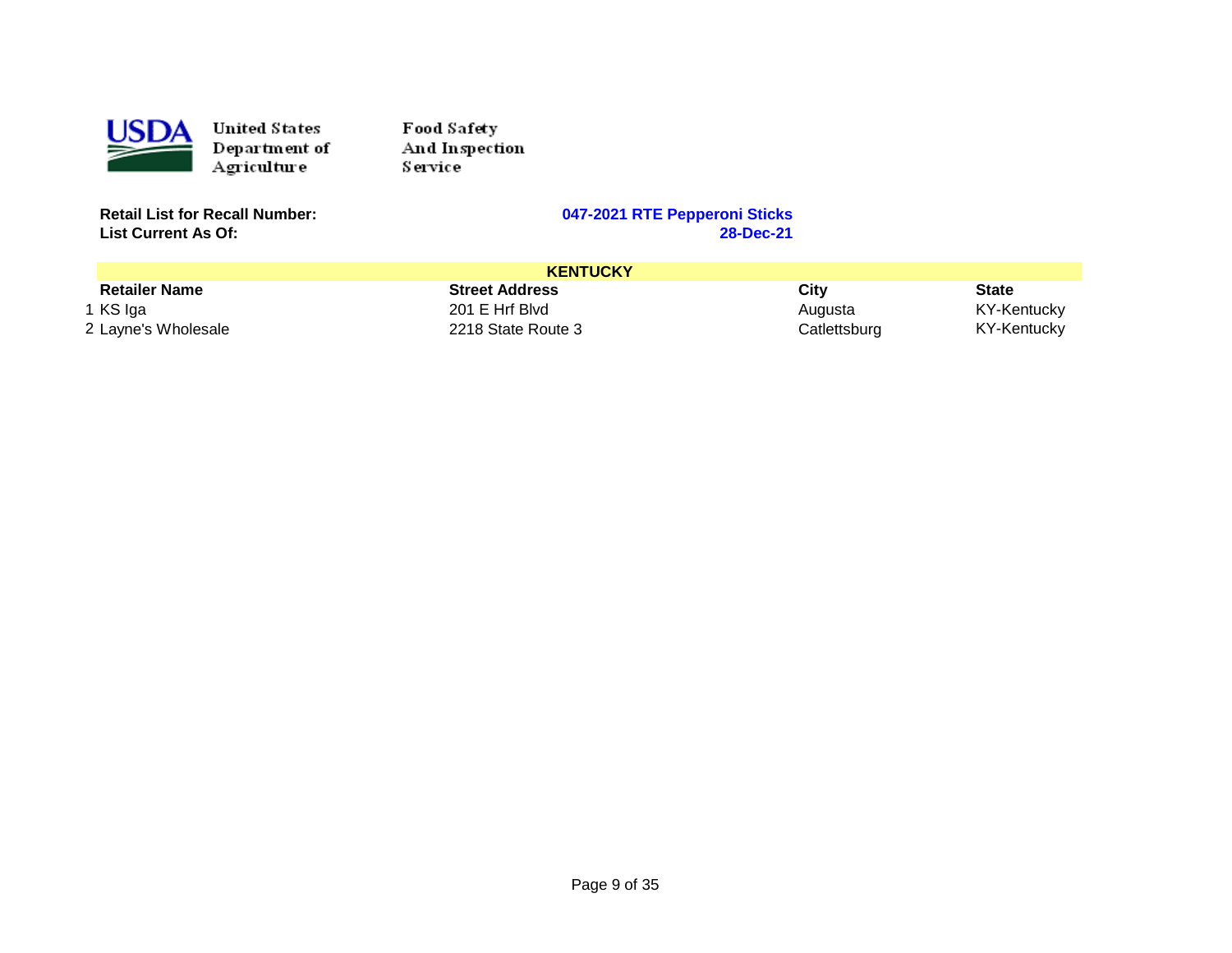

Food Safety And Inspection Service

**Retail List for Recall Number:** 

#### **047-2021 RTE Pepperoni Sticks List Current As Of: 28-Dec-21**

#### 9 Lucci Market 10 Park 'N Shop 711 Southbridge Street Auburn MA-Massachusetts **Dudley**  12 Pepperell Quality Market 75 Main Street Pepperell MA-Massachusetts 13 Pinehills Market 14 Trucchis Market 15 Trucchis Market 16 Trucchis Market 17 Trucchis Market 18 Trucchis Market 19 Trucchis Market 20 Wholesome Farmers Market 596 Summer Street Barre MA-Massachusetts 21 Windfall Market **MASSACHUSETTS**<br>Street Address Retailer Name Street Address City State 1 America's Food Basket **1.2 Contract 10 Street** 576 Washington Street **Boston** Boston MA-Massachusetts 2 America's Food Basket 2008 and 217 Bowdoin Street America's Boston MA-Massachusetts 3 America's Food Basket 1650 Main Street 1650 Main Street 1650 Main Street 1650 Manner Brockton MA-Massachusetts 4 America's Food Basket The State of the S42 Hyde Park Avenue The Hyde Park MA-Massachusetts 5 America's Food Basket 69 Winthrop Avenue Lawrence MA-Massachusetts 6 America's Food Basket **6 America's Food Basket 1998** Section 1926 Cummins Hwy Mattapan MA-Massachusetts MA-Massachusetts 7 America's Food Basket 200 N Main St Randolph MA-Massachusetts NA-Massachusetts 8 America's Food Basket The State Street The Springfield Controller MA-Massachusetts 211H Lowell Street **Arkeline Community Community** Market Wilmington MA-Massachusetts 11 Park 'N Shop 10 Airport Road Dudley MA-Massachusetts 13 Pinehills Market **Access Access Access Access Access Access** 6 Purchase St **Access Access Plymouth** MA-Massachusetts 14 Trucchis Market 858 Bedford Street Abington MA-Massachusetts 15 Trucchis Market 438 W Grove Street Middleboro MA-Massachusetts 16 Trucchis Market 2941 Acushnet Ave New Bedford MA-Massachusetts 17 Trucchis Market **18 Trucchis Market** 17 Trucchis Ma-Massachusetts **53** Tremont Street **Trucchis Ma-Massachusetts** 18 Trucchis Market 534 County Street Taunton MA-Massachusetts 19 Trucks and Truckhis Market Street Market Bridgewater MA-Massachusetts 21 Windfall Market **1986 Contract 1999 Stranding T7 Scranton** Avenue **Falmouth** Falmouth MA-Massachusetts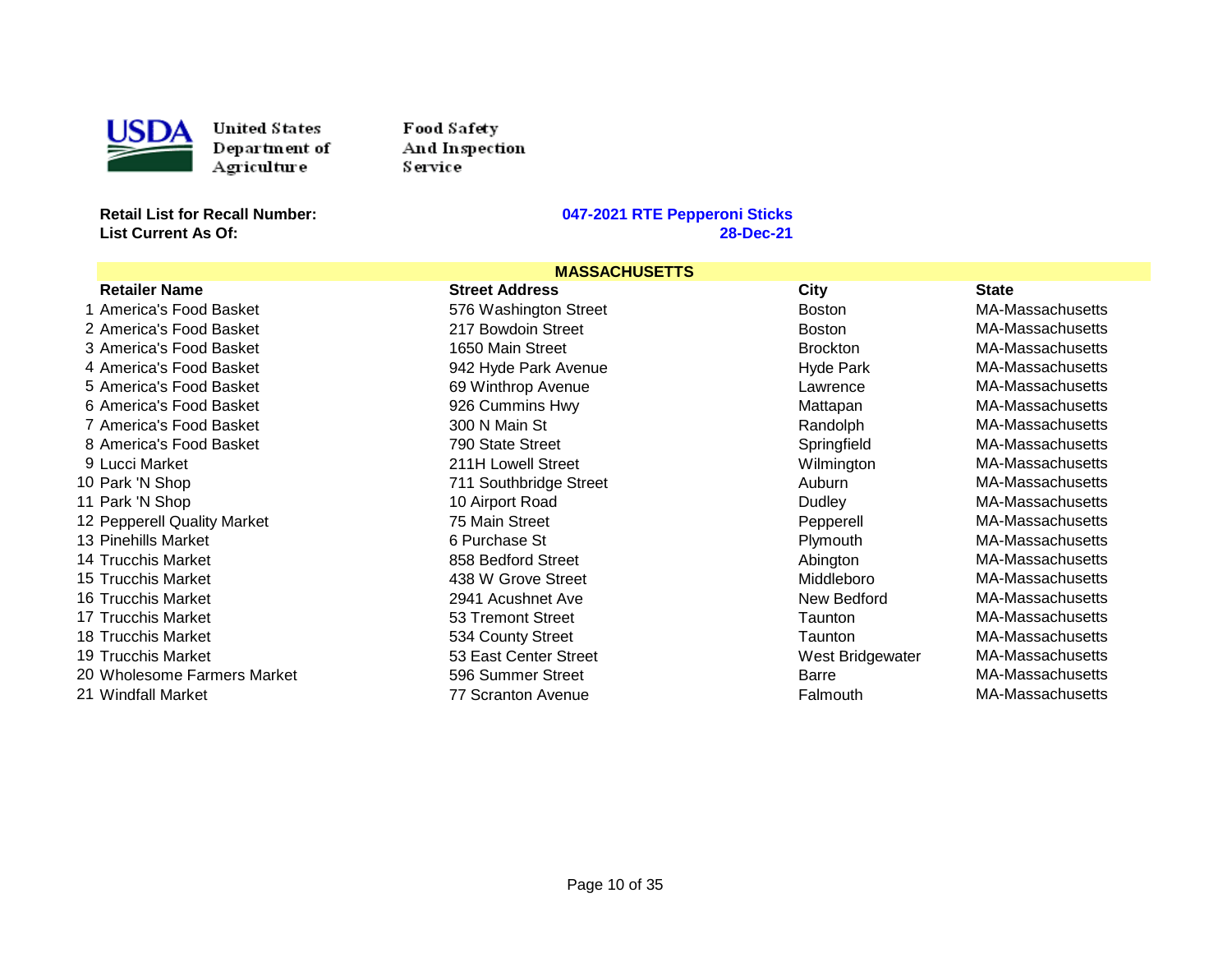

Food Safety And Inspection

Service

#### **Retail List for Recall Number: 047-2021 RTE Pepperoni Sticks List Current As Of: 28-Dec-21**

#### 12 Box N Save **MARYLAND**<br>Street Address Retailer Name Street Address City State 1 7 Mile Market 201 Reisterstown Road Pikesville MD-Maryland 2 Angel's Food Market 4681 Mountain Road Pasadena MD-Maryland 3 Atlantic Supermarket The Control of The Table 7901 New Hampshire Avenue The Langley Park The MD-Maryland 4 B. Green Cash & Carry **1300 South Monroe Street** Baltimore Baltimore MD-Maryland 5 B. Green Cash & Carry 2401 Bel Air Road Suite 108 Suite 108 Baltimore MD-Maryland 6 Bestway 9145 Riggs Road Adelphi MD-Maryland 7 Bestway 9300-B East Hampton Drive Capitol Heights MD-Maryland 8 Bestway **3511 Hamilton Street** All Annual Hyattsville MD-Maryland MD-Maryland 9 Bestway 8540 Piney Branch Road Sliver Springs MD-Maryland 10 Boarman Food Rite 1340 Clarksville Pike P.O. Box 280 Highland MD-Maryland MD-Maryland 11 Box N Save **8479 Fort Smallwood** Riviera Beach MD-Maryland Riviera Beach MD-Maryland 8489 Fort Smallwood Road **No. 12 Box 12 September 2016** Pasadena MD-Maryland 13 Brookville Supermarket 7027 Brookville Road Chevy Chase MD-Maryland 14 Carrollton Food Way **8484 Annapolis Road** New Carrollton MD-Maryland MD-Maryland 15 Compare Foods **6500 Eastern Avenue** 6500 Eastern Avenue **Baltimore** Baltimore MD-Maryland 16 Compare Foods **16 Compare Foods** 5600 The Alameda **16 Compare MD-Maryland** MD-Maryland 17 Compare Foods 3831 Blandensburg Road Brentwood MD-Maryland 18 Compare Foods **18 Compare Foods** 4801 Marlboro Pike Capitol Heights MD-Maryland 19 Compare Foods **7051 Martin Luther King Jr. Highway** Hyattsville MD-Maryland Hyattsville 20 Corner Market & Pharmacy 8309 Grubb Road Silver Spring MD-Maryland 21 Dawson's Market 225 N Washington Street Rockville MD-Maryland 22 Food Depot **2006 Contract Automobile 2495 Frederick** Ave **22 Food Depot Automobile MD-Maryland** 23 Grand Mart **1988 Cooper Lane Hyattsville** MD-Maryland Mo-Maryland Afford Affond Cooper Lane **Hyattsville** MD-Maryland 24 Graul's Market 1388 Cape Street Claire Road Annapolis MD-Maryland MD-Maryland 25 Graul's Market 607 Taylor Avenue Annapolis MD-Maryland 26 Graul's Market 220 MT. Carmel Road Parkton MD-Maryland 27 Graul's Market **1212 Talbot Street** 1212 Talbot Street St. Michaels MD-Maryland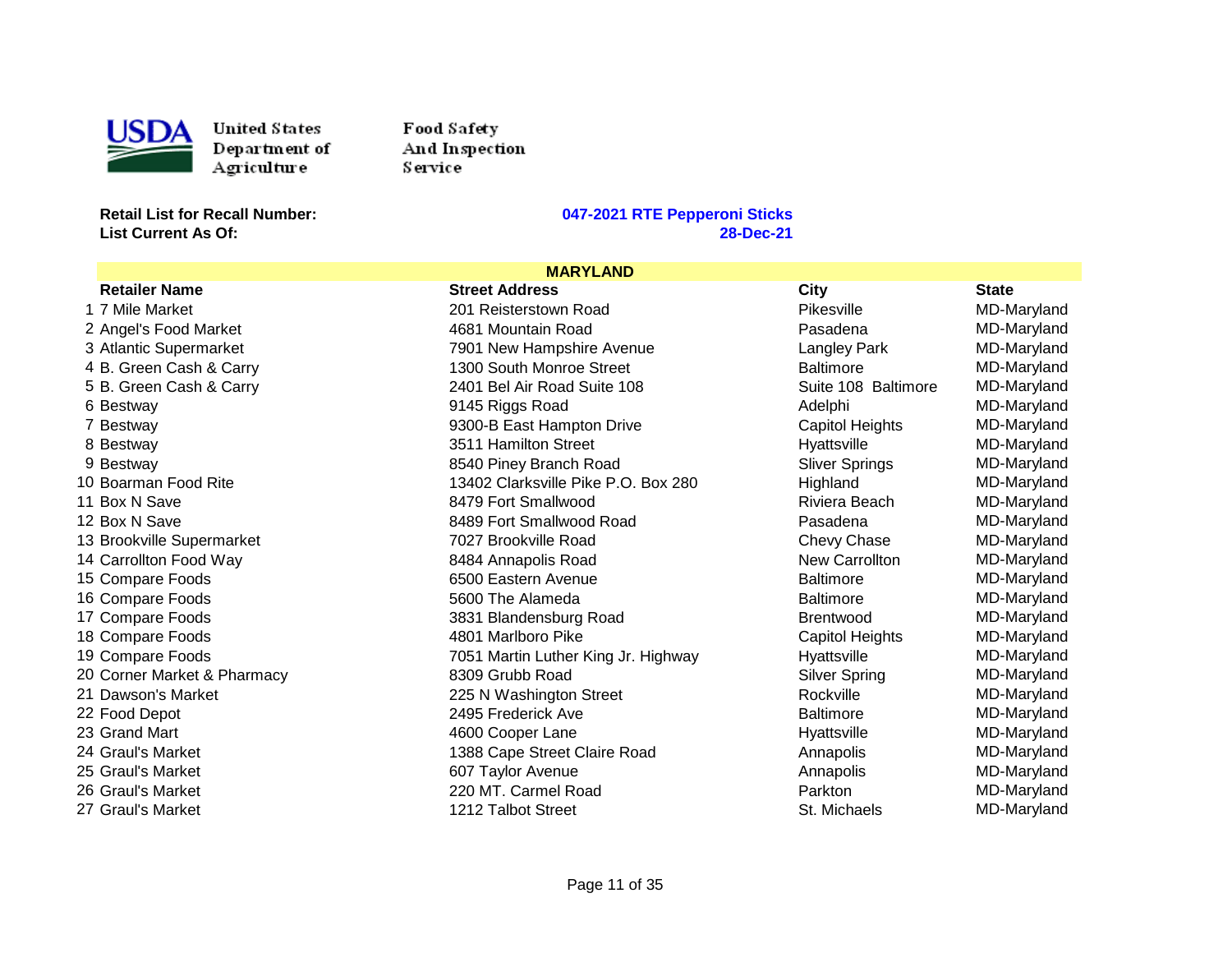| <b>MARYLAND</b>             |                                |                        |              |
|-----------------------------|--------------------------------|------------------------|--------------|
| <b>Retailer Name</b>        | <b>Street Address</b>          | <b>City</b>            | <b>State</b> |
| 28 Graul's Market           | 12200 Tullamore Road           | Timonium               | MD-Maryland  |
| 29 Green Valley Marketplace | 1238 Bay Dale Drive            | Arnold                 | MD-Maryland  |
| 30 Green Valley Marketplace | 1238 Bay Dale Drive            | Arnold                 | MD-Maryland  |
| 31 Green Valley Marketplace | 7280 Montgomery Rd             | Elkridge               | MD-Maryland  |
| 32 Green Valley Marketplace | 7280 Montgomery Road           | Elkridge               | MD-Maryland  |
| 33 Green Valley Marketplace | 15 East Padonia Road           | Lutherville Timonium   | MD-Maryland  |
| 34 Green Valley Marketplace | 8095 Edwin Raynor Blvd         | Pasadena               | MD-Maryland  |
| 35 Green Valley Marketplace | 8095A Edwin Rayner Boulevard   | Pasadena               | MD-Maryland  |
| 36 Grosvenor Market         | 10401 Grosvenor Place          | Rockville              | MD-Maryland  |
| 37 H Mart                   | 800 North Rolling Road         | Catonville             | MD-Maryland  |
| 38 H Mart                   | 3301 N Ridge Road              | <b>Ellicott City</b>   | MD-Maryland  |
| 39 H Mart                   | 1063 W. Patrick St             | Frederick              | MD-Maryland  |
| 40 H Mart                   | 9639 Lost Knife Road           | Gaithersburg           | MD-Maryland  |
| 41 Han Ah Reum Asian Mart   | 12015 Georgia Avenue           | Wheaton                | MD-Maryland  |
| 42 Harvest Fare             | 5708 Wabash Avenue             | <b>Baltimore</b>       | MD-Maryland  |
| 43 Harvest Fare             | 2905 Hamilton Avenue           | <b>Baltimore</b>       | MD-Maryland  |
| 44 Harvest Fare             | 2315 Belair Rd                 | Fallston               | MD-Maryland  |
| 45 Harvest Fare Baltimore   | 2905 Hamilton Ave              | <b>Baltimore</b>       | MD-Maryland  |
| 46 Hebron Foodrite          | 100 S Main Street              | Hebron                 | MD-Maryland  |
| 47 Hurlock Food Rite        | 101 Broad Street P.O. Box 280  | <b>Hurlock</b>         | MD-Maryland  |
| 48 Jubilee Foods            | 515 East Main Street           | Emmitsburg             | MD-Maryland  |
| 49 Landover Food Rite       | 7734 Landover Road Landover    | Landover               | MD-Maryland  |
| 50 Lotte Plaza Market       | 1902 Veirs Mill Road           | Rockville              | MD-Maryland  |
| 51 Market Maven             | 1630 Reistertown Road          | Pikesville             | MD-Maryland  |
| 52 New Grand Mart           | 1535 University Blvd           | Hyattsville            | MD-Maryland  |
| 53 New Grand Mart           | 8401 Annapolis Road            | Hyattsville            | MD-Maryland  |
| 54 Nick's                   | 930 Costley Way                | <b>Prince Fredrick</b> | MD-Maryland  |
| 55 Nick's                   | 3953 Saint Charles Parkway     | Waldorf                | MD-Maryland  |
| 56 Pittman's Market         | 345 North Pennsylvania Avenue  | Hancock                | MD-Maryland  |
| 57 Redners                  | 7938 Eastern Avenue            | <b>Baltimore</b>       | MD-Maryland  |
| 58 Redners                  | 2126 North Fountain Green Road | <b>Bel Air</b>         | MD-Maryland  |
| 59 Redners                  | 17 Washington Square           | Chestertown            | MD-Maryland  |
| 60 Redners                  | 1002 Joppa Farm Rd.            | Joppa                  | MD-Maryland  |
| 61 Redners                  | 1002 Joppa Farm Road           | Joppa                  | MD-Maryland  |
| 62 Roland's Of Chesapeake   | 7875 Bayside Road              | Chesapeake Beach       | MD-Maryland  |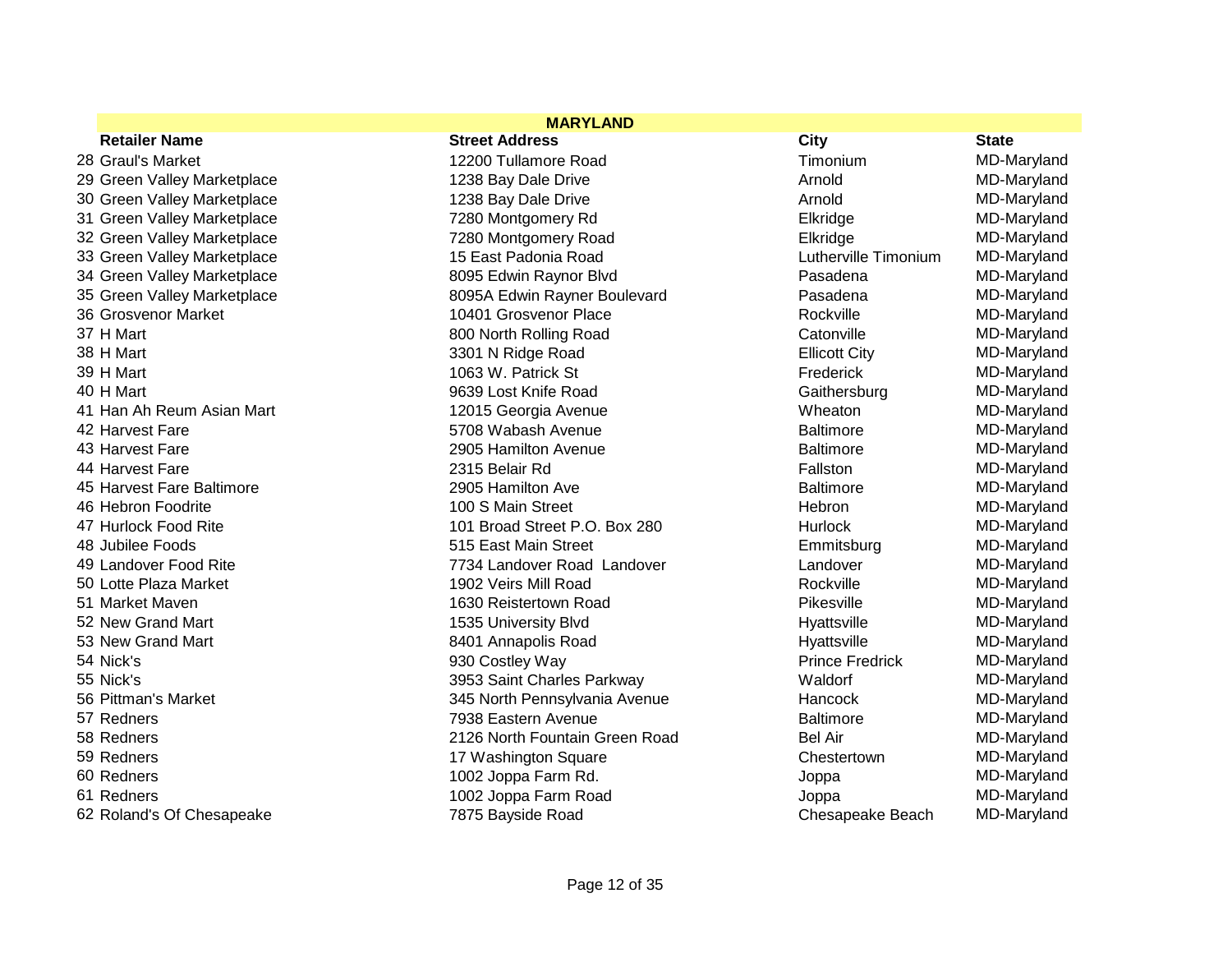|                            | <b>MARYLAND</b>                    |                       |              |
|----------------------------|------------------------------------|-----------------------|--------------|
| <b>Retailer Name</b>       | <b>Street Address</b>              | City                  | <b>State</b> |
| 63 Saubels Market          | 2902 Whiteford Rd                  | Whiteford             | MD-Maryland  |
| 64 Save Mart               | 5550 Kenilworth Avenue             | Riverdale             | MD-Maryland  |
| 65 Shoppers                | 1170 Smallwood Drive West          | Waldorf               | MD-Maryland  |
| 66 Sniders Super Market    | 1936 Seminary Place                | <b>Silver Springs</b> | MD-Maryland  |
| 67 Snow Hill Food Rite     | 308 East Market St. (P.O. Box 203) | Snow Hill             | MD-Maryland  |
| 68 St Paul Grocery         | 3117 St Paul Street                | <b>Baltimore</b>      | MD-Maryland  |
| 69 Super Best              | 13600 Laurel Bowie Road            | Laurel                | MD-Maryland  |
| 70 Super Q Mart            | 19721 Frederick Road               | Germantown            | MD-Maryland  |
| 71 Tiger Market Food Rite  | 823 Southern Avenue                | Oxon Hill             | MD-Maryland  |
| 72 Town & Country Market   | 21270 Abell Road                   | Avenue                | MD-Maryland  |
| 73 Tri-Me Warehouse Foods  | 11 Central Avenue PO Box 800       | Ridgely               | MD-Maryland  |
| 74 Washington Cash & Carry | 6300 Columbia Oark Rd              | Hyattsville           | MD-Maryland  |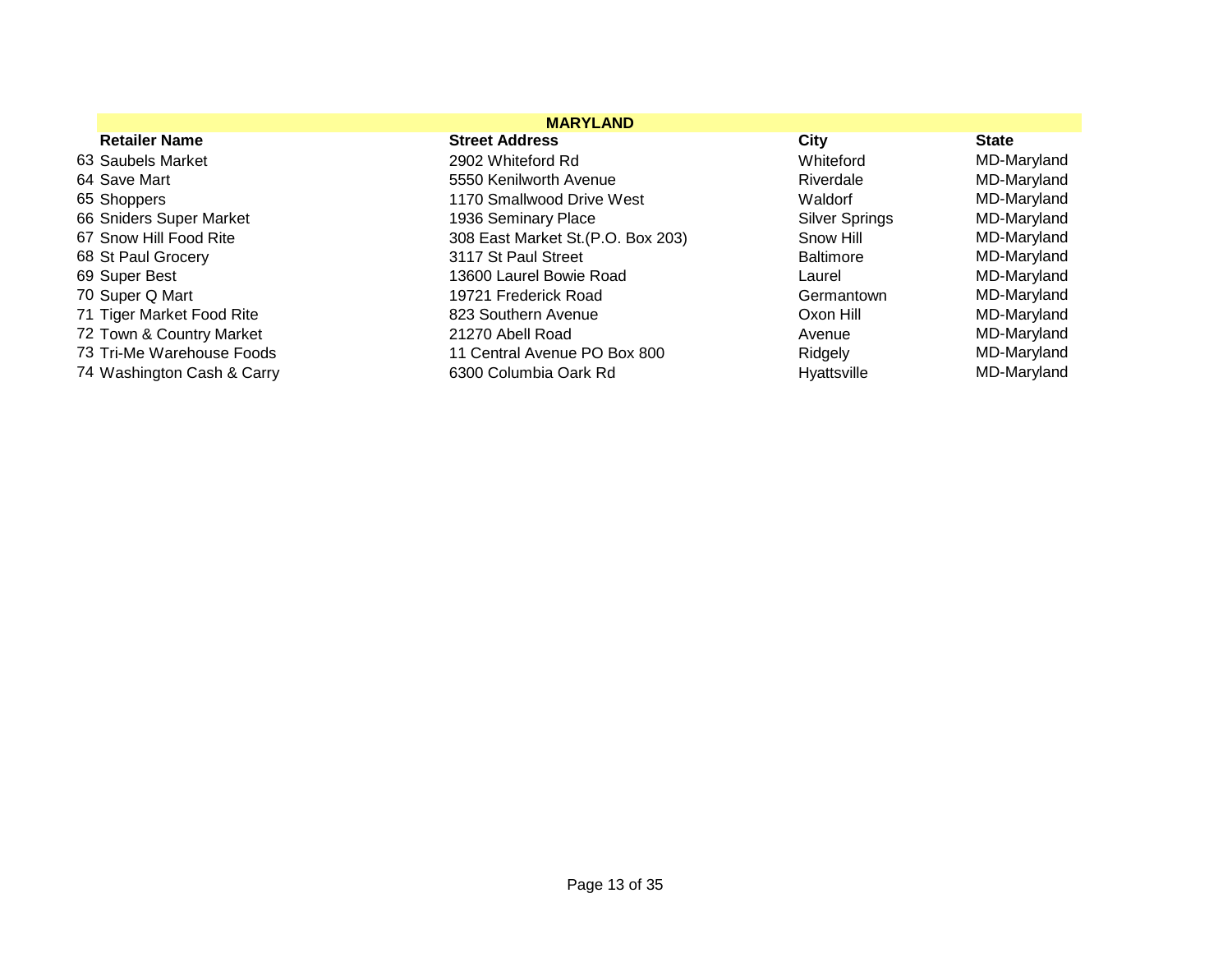

Food Safety And Inspection Service<sup>1</sup>

**List Current As Of:** 

| <b>MAINE</b>            |                       |                 |              |
|-------------------------|-----------------------|-----------------|--------------|
| <b>Retailer Name</b>    | <b>Street Address</b> | City            | <b>State</b> |
| 1 Andy's Iga Foodliner  | 132 North Street      | <b>Houlton</b>  | ME-Maine     |
| 2 Carvers Harbor Market | 36 Main Street        | Vinalhaven      | ME-Maine     |
| 3 Food City             | 583 Lisbon Rd         | Lisbon Falls    | ME-Maine     |
| 4 Food City Bridgton    | 295 Main Street       | <b>Bridgton</b> | ME-Maine     |
| 5 Goggins Iga Market    | 268 Water Street      | Randolph        | ME-Maine     |
| 6 Orono Iga             | 6 Stillwater Ave      | Orono           | ME-Maine     |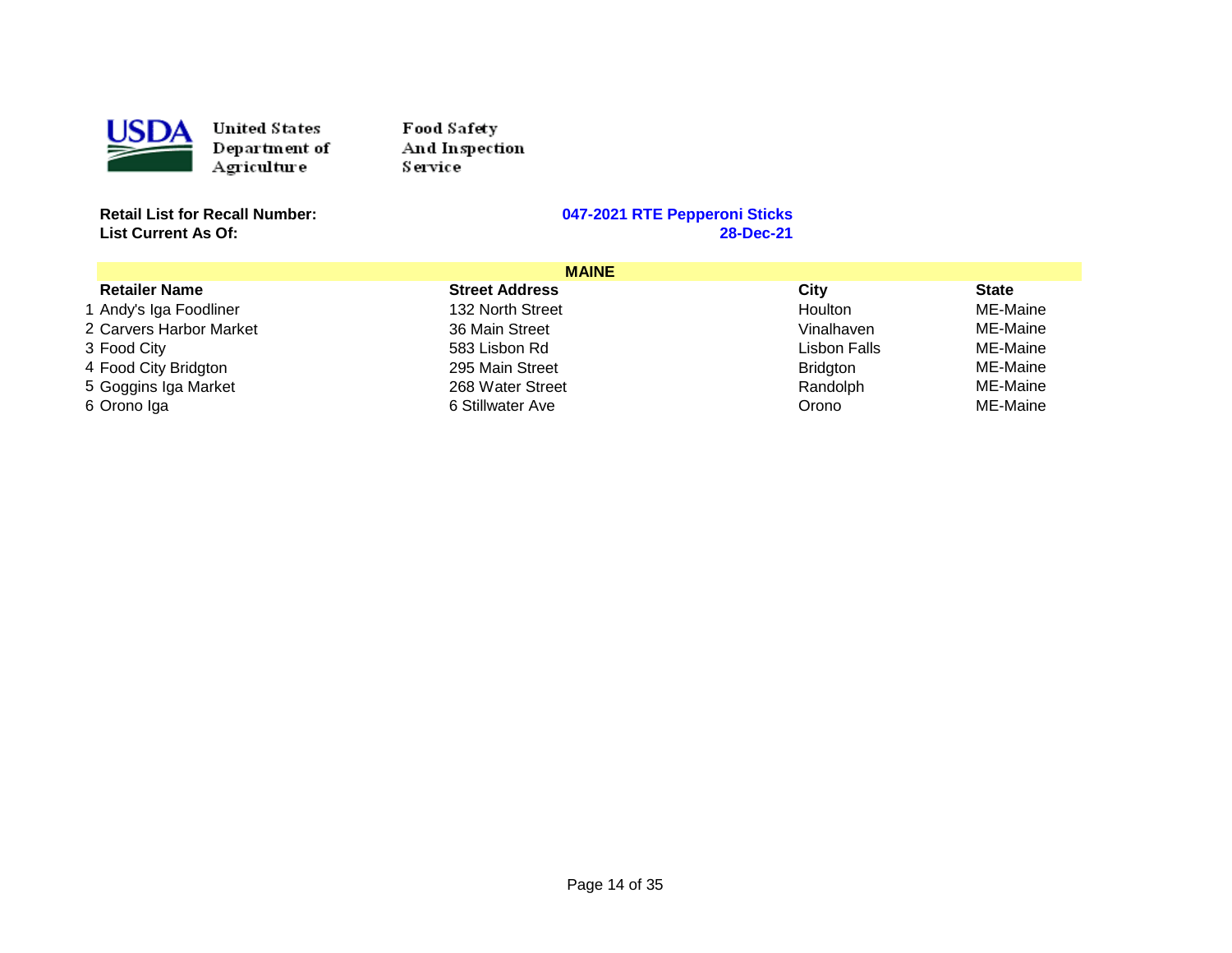

Food Safety And Inspection Service

**List Current As Of:** 

|                                  | <b>MICHIGAN</b>       |                         |              |
|----------------------------------|-----------------------|-------------------------|--------------|
| <b>Retailer Name</b>             | <b>Street Address</b> | <b>City</b>             | <b>State</b> |
| 1 Alpine Marketplace             | 604 W Broad St        | Linden                  | MI-Michigan  |
| 2 Bhp Fairline Food Center       | 16520 W Warren Ave    | Detroit                 | MI-Michigan  |
| 3 Bueches Deli                   | 400 N Ortonville Rd   | Ortonville              | MI-Michigan  |
| 4 Carlo's & Joe's Bakery         | 15520 King Rd         | Riverview               | MI-Michigan  |
| 5 Concessi's                     | 13700 Sibley St       | Riverview               | MI-Michigan  |
| 6 Glory Supermarket              | 22150 Coolidge Hwy    | Oak Park                | MI-Michigan  |
| 7 Glory                          | 8000 W Outer Dr       | Detroit                 | MI-Michigan  |
| 8 Hi Lite Supermarket            | 15539 S Telegraph Rd  | Monroe                  | MI-Michigan  |
| 9 Hollywood Market               | 29200 Campbell Rd     | <b>Madison Heights</b>  | MI-Michigan  |
| 10 Imperial Fresh Market         | 5800 Caniff St        | <b>Hamtramck</b>        | MI-Michigan  |
| 11 J N S Meats                   | 19240 Ecorse Rd       | Allen Park              | MI-Michigan  |
| 12 Joe's Produce                 | 33152 W 7 Mile Rd     | Livonia                 | MI-Michigan  |
| 13 Johnny Pomodoros Fresh Market | 32906 Middlebelt Rd   | <b>Farmington Hills</b> | MI-Michigan  |
| 14 Jonnas Market                 | 16937 Beech Daly Rd   | Taylor                  | MI-Michigan  |
| 15 Licavoli's Market             | 20915 Mack            | Grosse Pointe           | MI-Michigan  |
| 16 Mcauliffes Processing         | 9580 Briggs Hwy       | Addison                 | MI-Michigan  |
| 17 Midtown Fresh                 | 412 Howard St         | Kalamazoo               | MI-Michigan  |
| 18 Montague Foods                | 8717 Water Street     | Montague                | MI-Michigan  |
| 19 Monticello's Market           | 16912 Marsh Rd        | Haslett                 | MI-Michigan  |
| 20 Nino Salvaggios               | 27900 Harper Ave      | Saint Clair Shores      | MI-Michigan  |
| 21 Nino's Marketplace            | 6835 Rochester Rd     | Troy                    | MI-Michigan  |
| 22 Nino's Marketplace            | 6592 Telegraph Road   | <b>Bloomfield</b>       | MI-Michigan  |
| 23 Nino's Marketplace            | 17496 Hall Rd         | Clinton Twp             | MI-Michigan  |
| 24 Oakridge Market               | 30800 Hoover Rd       | Warren                  | MI-Michigan  |
| 25 Oakridge Market               | 31240 Groesbeck Hwy   | Fraser                  | MI-Michigan  |
| 26 Picnic Basket                 | 49471 Ann Arbor Rd    | Plymouth                | MI-Michigan  |
| 27 Prince Valley                 | 5931 Michigan Ave     | Detroit                 | MI-Michigan  |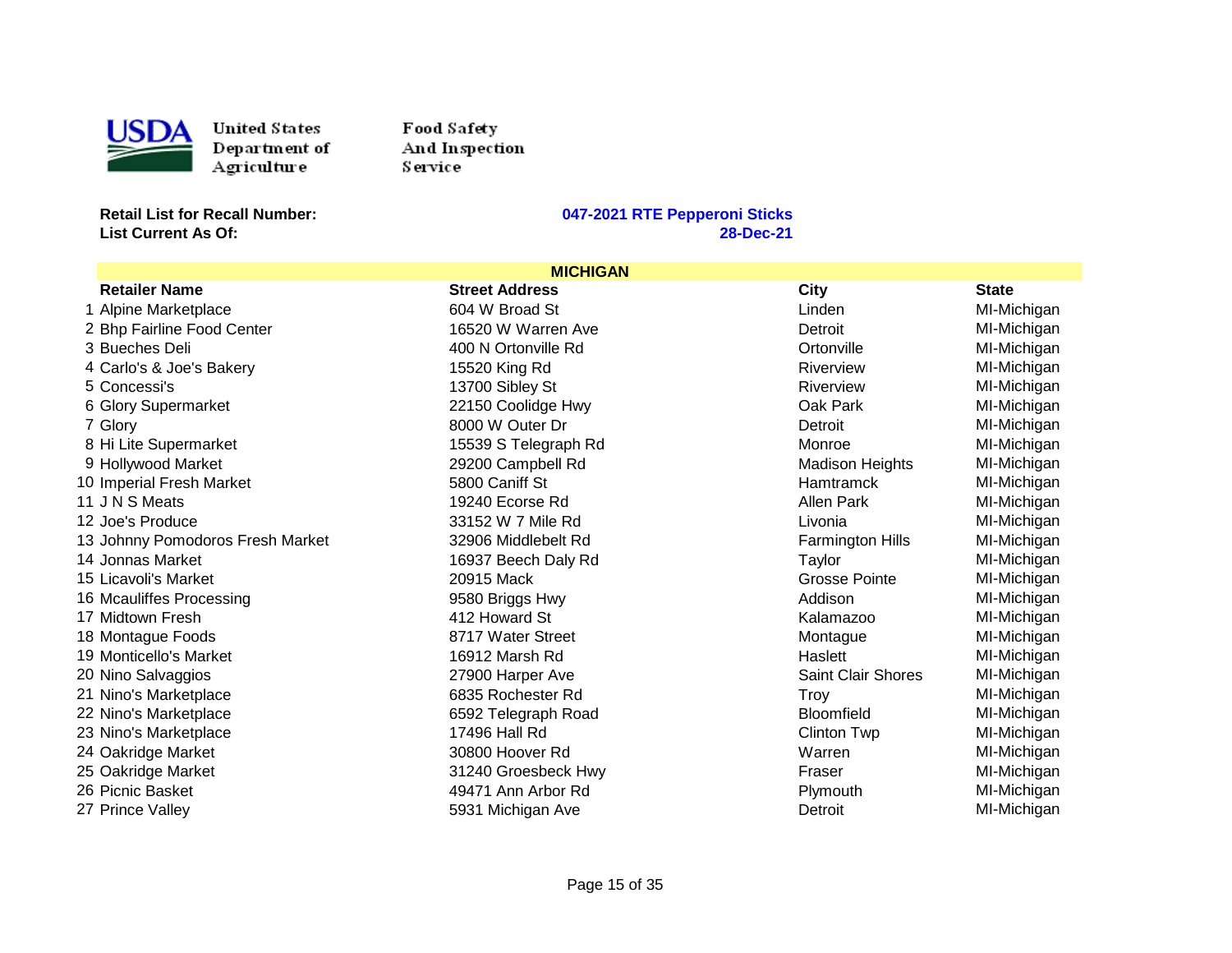| <b>MICHIGAN</b>         |                       |               |              |
|-------------------------|-----------------------|---------------|--------------|
| <b>Retailer Name</b>    | <b>Street Address</b> | City          | <b>State</b> |
| 28 Neiman Family Market | 1167 Carney Drive     | St Clair      | MI-Michigan  |
| 29 Trentwood Farms      | 11055 Allen Road      | Southgate     | MI-Michigan  |
| 30 Value Center         | 27428 6 Mile Rd       | Livonia       | MI-Michigan  |
| 31 Value Center         | 7300 Highland Rd      | Waterford     | MI-Michigan  |
| 32 Village Food Market  | 18330 Mack Ave        | Grosse Pointe | MI-Michigan  |
| 33 Vreeland Market      | 26796 Allen Rd        | Trenton       | MI-Michigan  |
| 34 Wallys Supermarket   | 3202 Gratiot          | Marysville    | MI-Michigan  |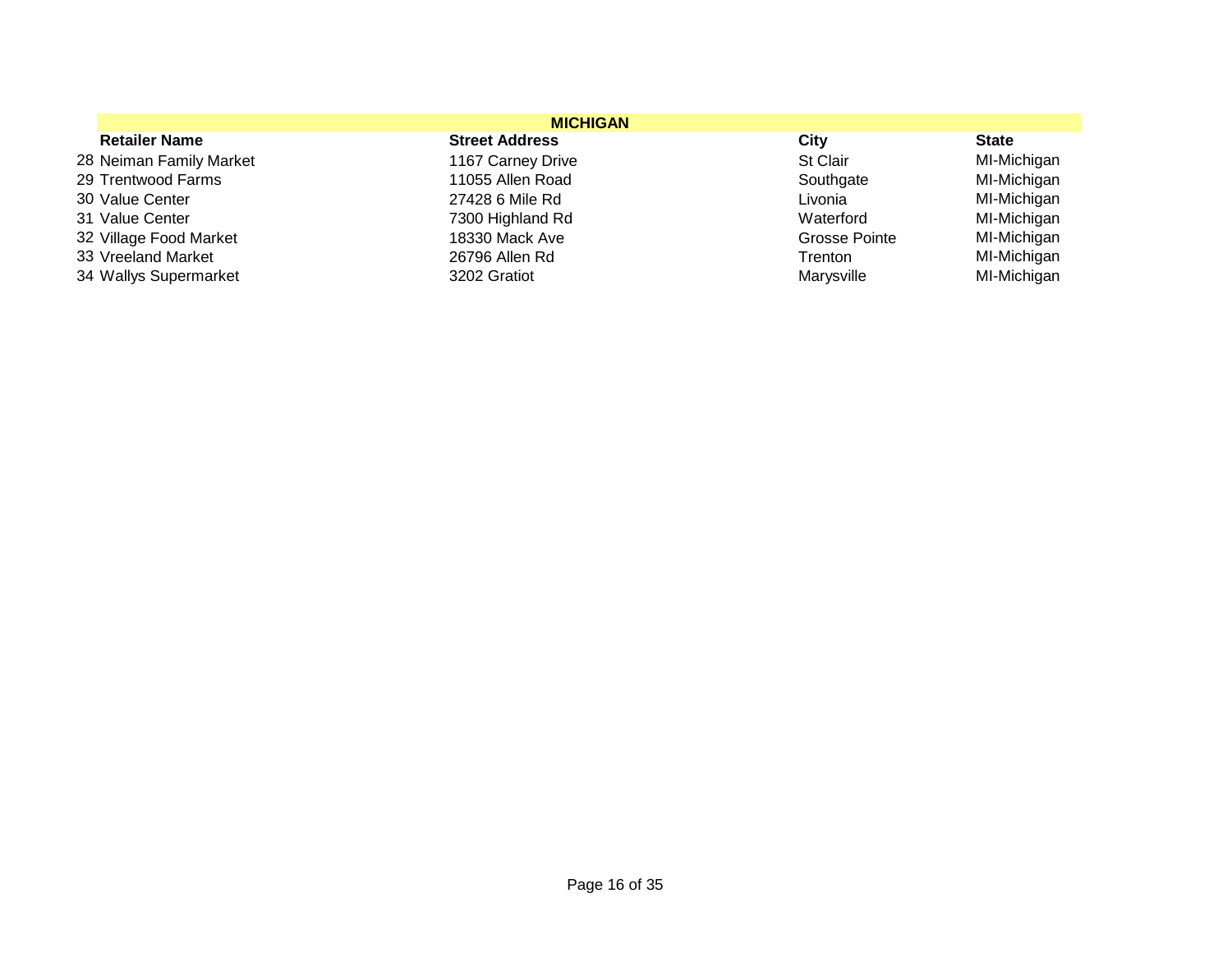

Food Sa fety And Inspection Service

**List Current As Of:** 

|                                | <b>NORTH CAROLINA</b>    |                |                   |
|--------------------------------|--------------------------|----------------|-------------------|
| <b>Retailer Name</b>           | <b>Street Address</b>    | City           | <b>State</b>      |
| 1 Compare Foods                | 400 B Ward Boulevard     | Wilson         | NC-North Carolina |
| 2 Conner's Supermarket         | 47468 N. Carolina 12     | <b>Buxton</b>  | NC-North Carolina |
| 3 Food World                   | 401 East Lakewood Avenue | Durham         | NC-North Carolina |
| 4 Food-A-Rama Great Valu       | 226 US Highway 64E       | Manteo         | NC-North Carolina |
| 5 H Mart                       | 1961 High House Road     | Cary           | NC-North Carolina |
| 6 Joyner's Supermarket         | 200 S. Goldsboro St.     | Fremont        | NC-North Carolina |
| 7 Knott's Island Grocery Store | 395 Knotts Island Road   | Knott's Island | NC-North Carolina |
| 8 M. R. Williams               | 120 Chavasse Avenue      | Henderson      | NC-North Carolina |
| 9 Paradise Family Grocery      | 711 Main St. South Mills | South Mills    | NC-North Carolina |
| 10 Super G Mart                | 4927 West Market Street  | Greensboro     | NC-North Carolina |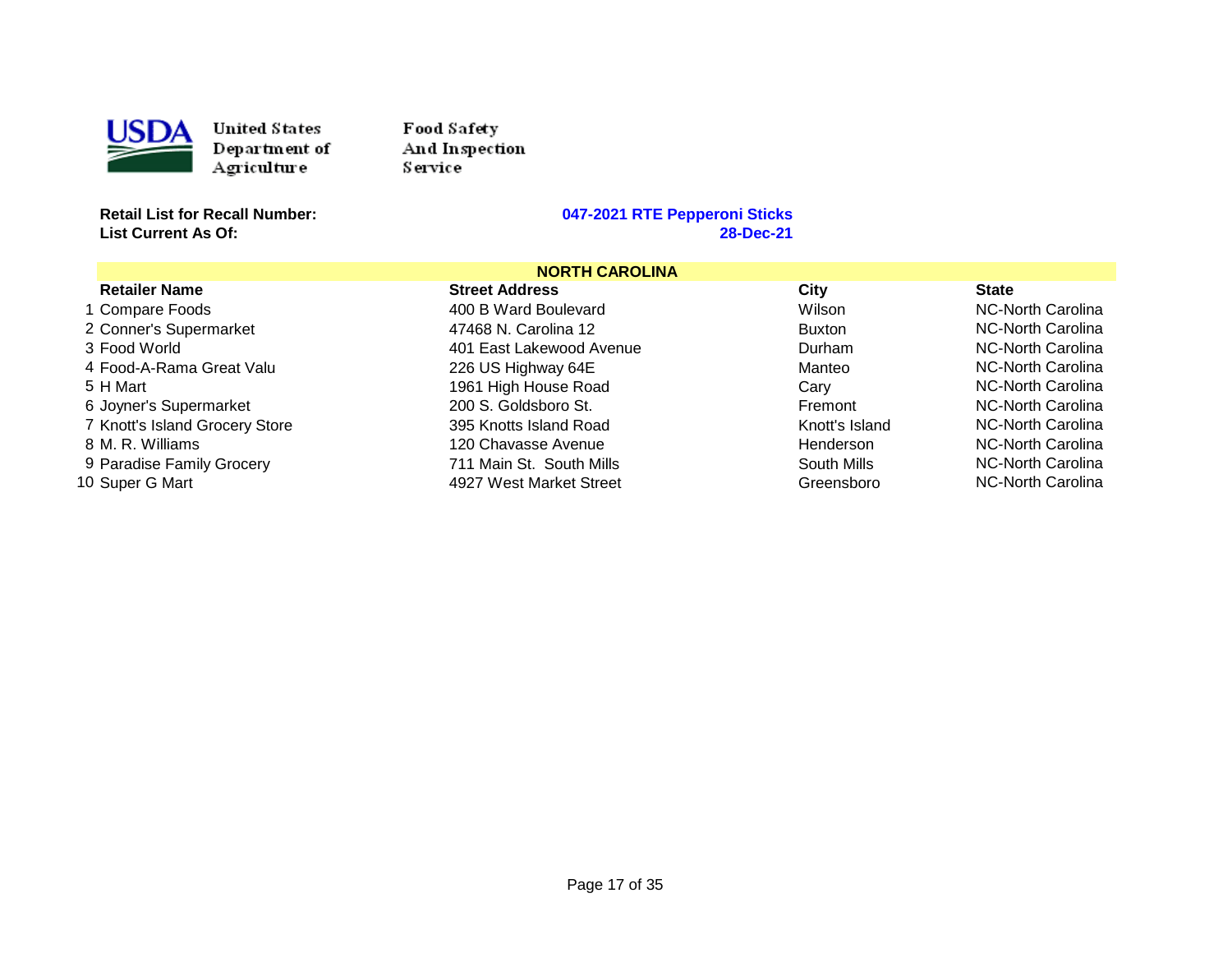

Food Safety And Inspection Service

**List Current As Of:** 

| <b>NEW JERSEY</b>          |                           |                    |               |
|----------------------------|---------------------------|--------------------|---------------|
| <b>Retailer Name</b>       | <b>Street Address</b>     | City               | <b>State</b>  |
| 1 Avalon Market            | 2868 Dune Dr              | Avalon             | NJ-New Jersey |
| 2 Blitz Market             | 8515 Landis Avenue        | Sea Isle City      | NJ-New Jersey |
| 3 Cousins Camden           | 200 Marlton Pike          | Camden             | NJ-New Jersey |
| 4 Cramer Hill Supermarket  | 3201 River Road           | Camden             | NJ-New Jersey |
| 5 C-Town Supermarket       | 885 Bergen Avenue         | Jersey City        | NJ-New Jersey |
| 6 Deterdings Food Rite     | 506 Gibbsboro Road        | Lindenwold         | NJ-New Jersey |
| 7 Fairway Paramus          | 30 East Ridgewood Avenue  | Paramus            | NJ-New Jersey |
| 8 Fresh Grocer             | 597 Pompton Ave           | <b>Cedar Grove</b> | NJ-New Jersey |
| 9 Fresh Grocer             | 510 Inman Ave             | Colonia            | NJ-New Jersey |
| 10 Fresh Grocer            | 1068 High Mountain Rd     | North Haledon      | NJ-New Jersey |
| 11 Fresh Grocer            | 315 Pascack Rd            | Washington         | NJ-New Jersey |
| 12 Incollingo's            | 810 White Horse Pike      | Egg Harbor         | NJ-New Jersey |
| 13 Incollingo's            | 1 North Virginia Avenue   | Pennsgrove         | NJ-New Jersey |
| 14 Inferrera's Market      | 436 North 3rd Street      | Hammonton          | NJ-New Jersey |
| 15 Main Street Supermarket | 1609 West Main Street     | Millville          | NJ-New Jersey |
| 16 McCaffreys              | 301 North Harrison Street | Princeton          | NJ-New Jersey |
| 17 McCaffreys              | 335 Princeton-Highstown   | West Windsor       | NJ-New Jersey |
| 18 Murphy's                | 9 South Bay Avenue        | Beach Haven        | NJ-New Jersey |
| 19 Murphy's                | 520 Stokes Road           | Medford            | NJ-New Jersey |
| 20 Murphy's                | 381 Medford Lakes Road    | Tabernacle         | NJ-New Jersey |
| 21 New Egypt Market Place  | 53 Main Street            | New Egypt          | NJ-New Jersey |
| 22 Supremo                 | 25 South Broad Street     | Elizabeth          | NJ-New Jersey |
| 23 Supremo                 | 117 Spring Street         | Elizabeth          | NJ-New Jersey |
| 24 Supremo                 | 901-914 Springfield Ave   | Irvington          | NJ-New Jersey |
| 25 Supremo                 | 323 Palisades Avenue      | Jersey City        | NJ-New Jersey |
| 26 Supremo                 | 7500 South Crescent Blvd  | Merchantville      | NJ-New Jersey |
| 27 Supremo                 | 270 King Street           | Perth Amboy        | NJ-New Jersey |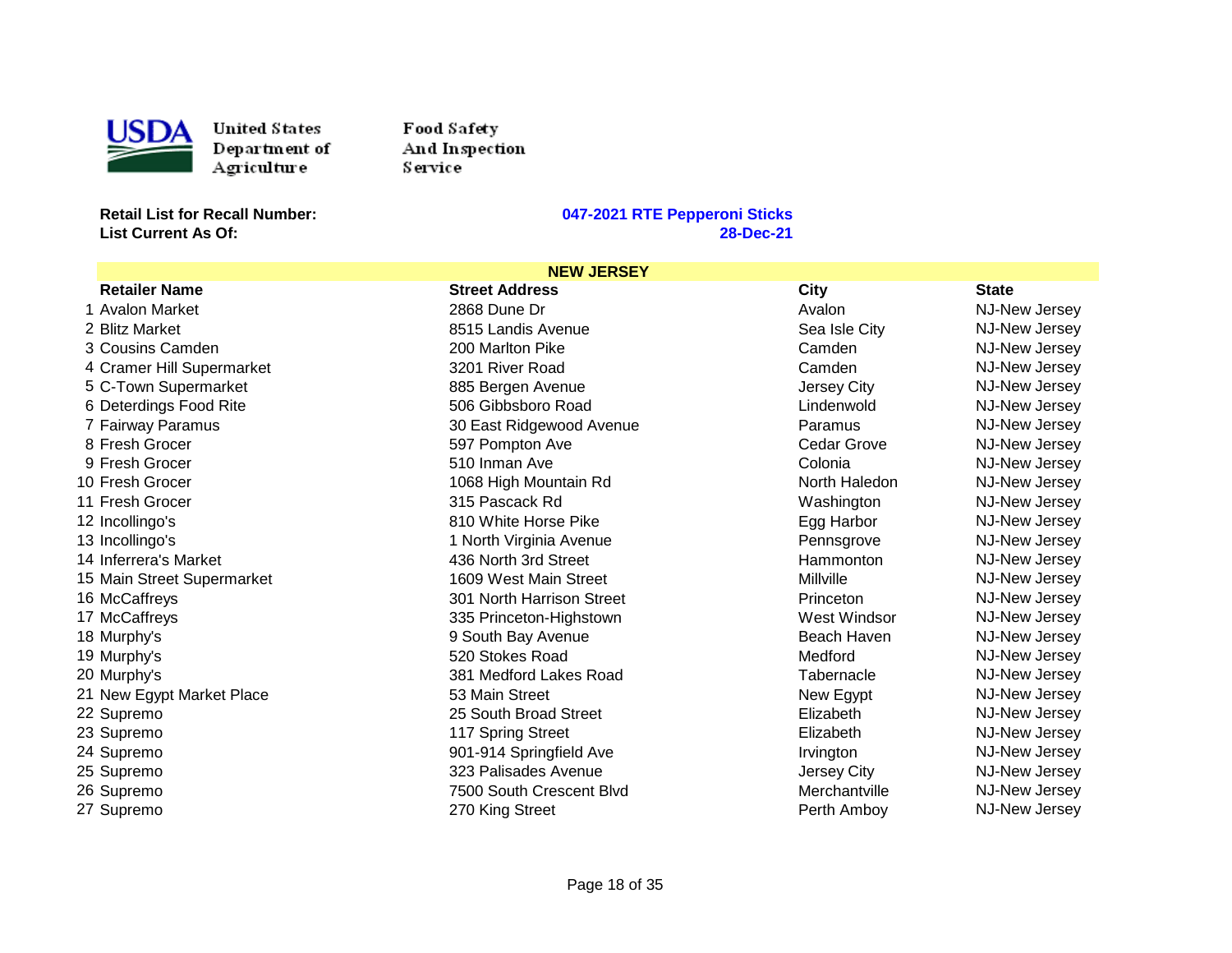|                                 | <b>NEW JERSEY</b>     |            |               |
|---------------------------------|-----------------------|------------|---------------|
| <b>Retailer Name</b>            | <b>Street Address</b> | City       | <b>State</b>  |
| 28 Supremo                      | 249 East Front Street | Plainfield | NJ-New Jersey |
| 29 Supremo                      | 359 Pennington Avenue | Trenton    | NJ-New Jersey |
| 30 Supremo                      | 410 Lalor Street      | Trenton    | NJ-New Jersey |
| 31 Tilton Market                | 1524 Tilton Road      | Northfield | NJ-New Jersey |
| 32 Uncle Giuseppe's Marketplace | 10 Triangle Plaza     | Ramsey     | NJ-New Jersey |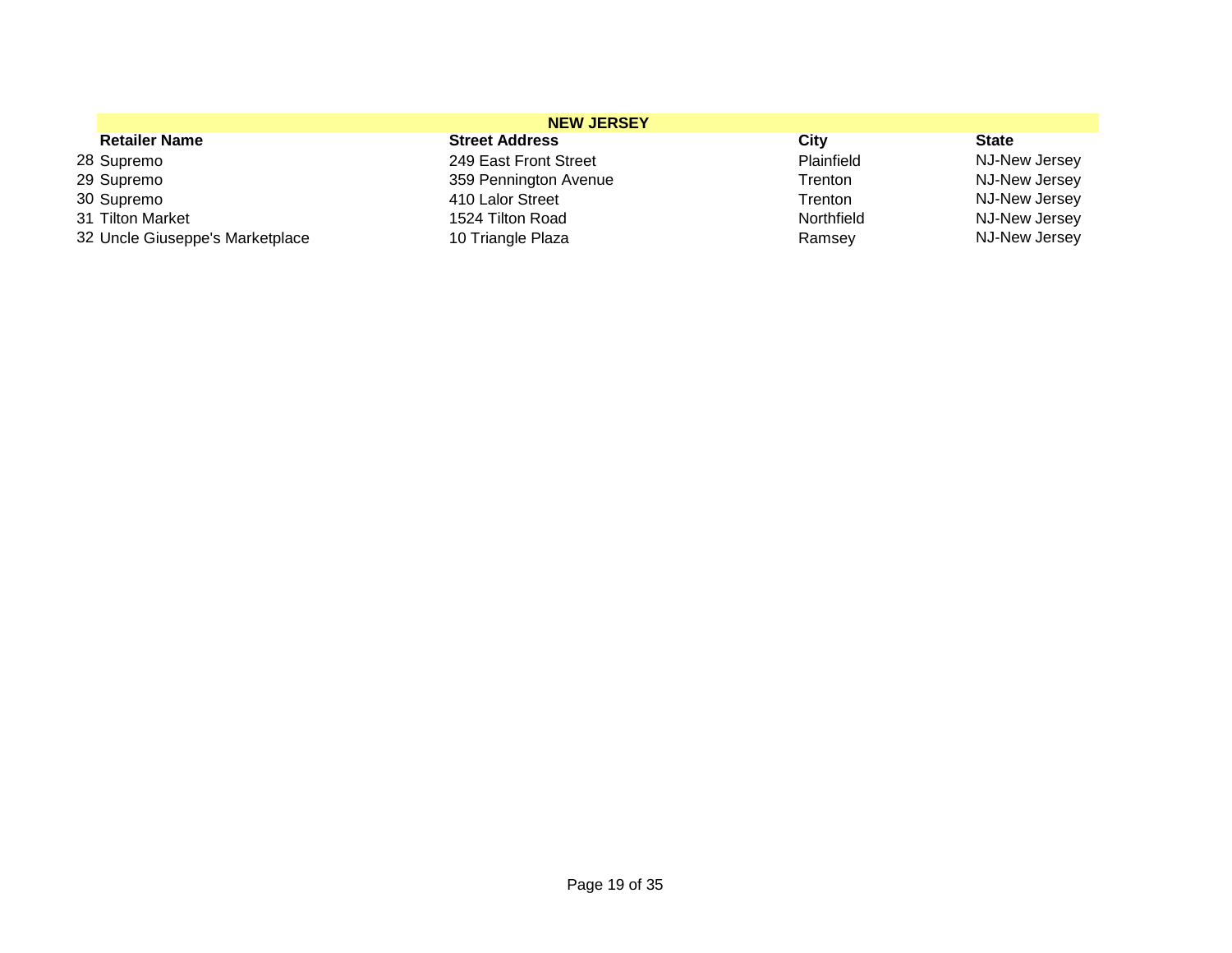

Food Safety And Inspection Service

**List Current As Of:** 

| <b>NEW YORK</b>            |                          |                     |              |
|----------------------------|--------------------------|---------------------|--------------|
| <b>Retailer Name</b>       | <b>Street Address</b>    | <b>City</b>         | <b>State</b> |
| 1 America's Food Basket    | 741 Utica Avenue         | <b>Brooklyn</b>     | NY-New York  |
| 2 America's Food Basket    | 2220 Atlantic Avenue     | <b>Brooklyn</b>     | NY-New York  |
| 3 America's Food Basket    | 1871 Rockaway Parkway    | <b>Brooklyn</b>     | NY-New York  |
| 4 America's Food Basket    | 1016 St Nicholas Avenue  | New York            | NY-New York  |
| 5 America's Food Basket    | 840 E New York Avenue    | Brooklyn            | NY-New York  |
| 6 Bemus Point Market       | 12 Main St               | <b>Bemus Point</b>  | NY-New York  |
| 7 Beyar's Market           | 2241 Victory Boulevard   | Staten Island       | NY-New York  |
| 8 Brigiotta's              | 414 Fairmont Ave         | Jamestown           | NY-New York  |
| 9 Budweys Market           | 535 Division Street      | North Tonawanda     | NY-New York  |
| 10 Clayton Shurfine Market | 503 State Street         | Clayton             | NY-New York  |
| 11 Cuba Giant Food Mart    | 72 Genesee Street        | Cuba                | NY-New York  |
| 12 Fairway Brooklyn        | 480-500 Van Brunt Street | <b>Brooklyn</b>     | NY-New York  |
| 13 Fairway Market          | 400 Walnut Ave           | <b>Bronx</b>        | NY-New York  |
| 14 Fairway Market          | 240 East 86Th St         | New York            | NY-New York  |
| 15 Fairway Market          | 2131 Broadway            | New York            | NY-New York  |
| 16 Fairway Market          | 766 6Th Ave              | New York            | NY-New York  |
| 17 Fairway Market          | 550 2Nd Ave              | New York            | NY-New York  |
| 18 Fairway Market          | 847 Pelham Pkwy          | Pelham              | NY-New York  |
| 19 Fairway Pelham          | 895 Pelham Parkway       | Pelham              | NY-New York  |
| 20 Fairway Uptown          | 2328 12th Avenue         | New York            | NY-New York  |
| 21 Fresh & Easy Market     | 102-21 Queens Blvd       | <b>Forest Hills</b> | NY-New York  |
| 22 Giant Food              | 44 Park Ave              | Wellsville          | NY-New York  |
| 23 Gourmet Garage          | 366 Broadway             | New York            | NY-New York  |
| 24 Gourmet Garage          | 155 West 66Th Street     | New York            | NY-New York  |
| 25 Gourmet Garage          | 489 Broome Street        | New York            | NY-New York  |
| 26 Hammondsport Grocery    | 22 Shether Street        | Hammondsport        | NY-New York  |
| 27 Harrington Shursave     | Route 19                 | <b>Belfast</b>      | NY-New York  |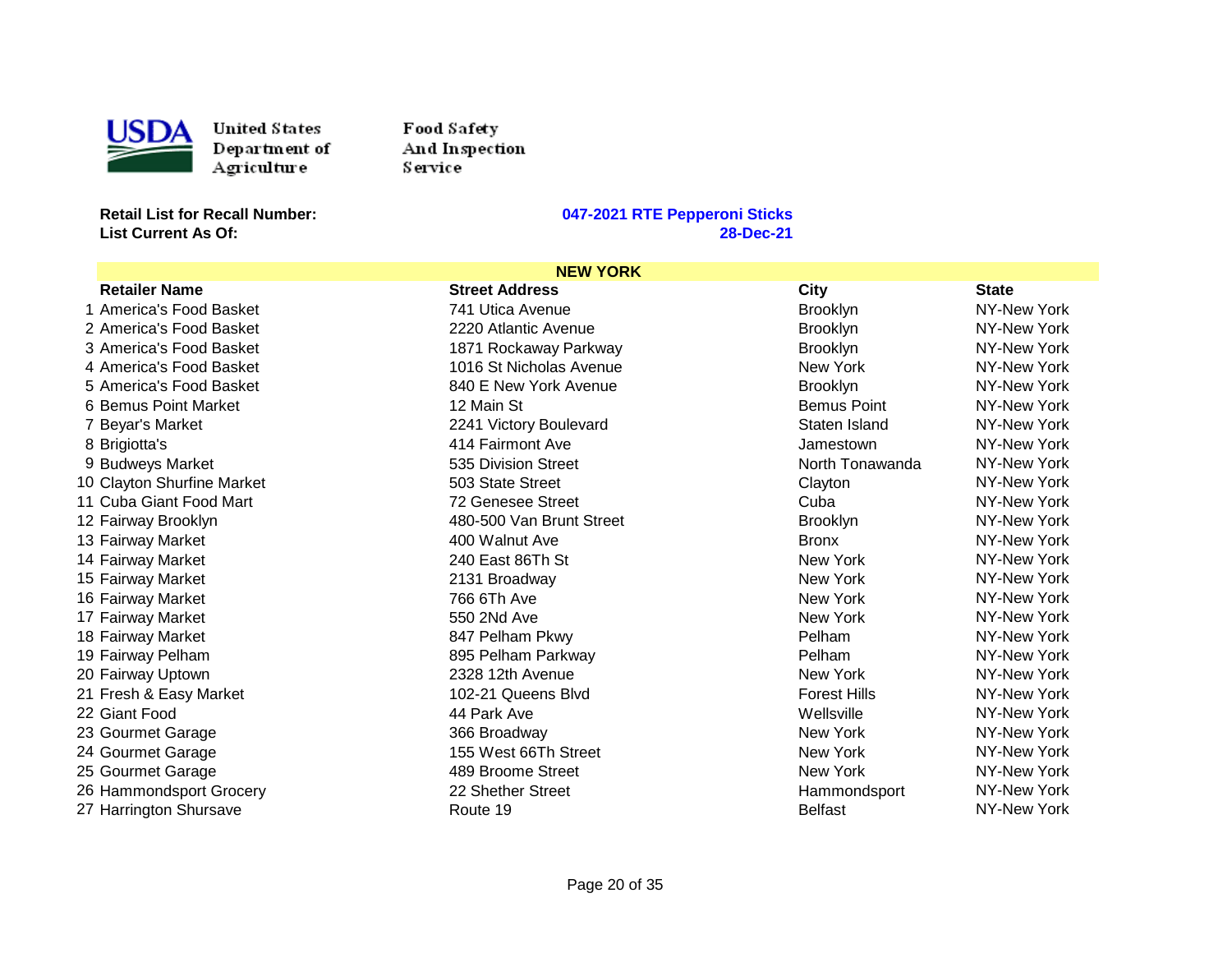|                               | <b>NEW YORK</b>           |                        |              |
|-------------------------------|---------------------------|------------------------|--------------|
| <b>Retailer Name</b>          | <b>Street Address</b>     | <b>City</b>            | <b>State</b> |
| 28 Honeoye Falls Market Place | 166 W. Main Street        | Honeoye Falls          | NY-New York  |
| 29 Horseheads Jubilee         | 2898 Westinghouse Road    | Horseheads             | NY-New York  |
| 30 Ideal Market               | 1301 Church Avenue        | Brooklyn               | NY-New York  |
| 31 Ideal Market               | 317 9th Avenue            | New York               | NY-New York  |
| 32 Key Food                   | 32-15 Newtown Avenue      | Astoria                | NY-New York  |
| 33 Key Food                   | 102 Montague Street       | <b>Brooklyn</b>        | NY-New York  |
| 34 Key Food                   | 130 7th Avenue            | <b>Brooklyn</b>        | NY-New York  |
| 35 Key Food                   | 52 Avenue A               | New York               | NY-New York  |
| 36 Mytown Marketplace         | 198 Main Street           | <b>Highland Falls</b>  | NY-New York  |
| 37 Mytown Marketplace         | 1155 Route 32             | Rosendale              | NY-New York  |
| 38 Nichols Super Market       | 327 First Street          | Liverpool              | NY-New York  |
| 39 Paton's Marketplace        | 109 W Main St             | Sodus                  | NY-New York  |
| 40 Pixleys Shurfine           | 81 Buell Street           | Akron                  | NY-New York  |
| 41 Putnam Lake Market         | 74 Fairfield Drive        | Patterson              | NY-New York  |
| 42 Sander's Market            | 545 Broad Street          | Salamanca              | NY-New York  |
| 43 Schneider's                | 869 Us Rt 11              | Kirkwood               | NY-New York  |
| 44 Spera's                    | 6250 Rt 31                | Cicero                 | NY-New York  |
| 45 Sweeneys Market            | 6518 Rt 434               | Apalachin              | NY-New York  |
| 46 T-Burg Shursave            | 2085 Route 96             | Trumansburg            | NY-New York  |
| 47 Uncle Giuseppe's           | 1170 Deer Park Avenue     | Amityville             | NY-New York  |
| 48 Uncle Giuseppe's           | 2330 Hempstead Turnpike   | East Meadow            | NY-New York  |
| 49 Uncle Giuseppe's           | 37 Hicksville Road        | Massapequa             | NY-New York  |
| 50 Uncle Giuseppe's           | 890 Walt Whitman Road     | Melville               | NY-New York  |
| 51 Uncle Giuseppe's           | 1108 Route 112            | Port Jefferson Station | NY-New York  |
| 52 Uncle Giuseppe's           | 364 Port Washington Blvd. | Port Washington        | NY-New York  |
| 53 Uncle Giuseppe's           | 95 Route 111              | Smithtown              | NY-New York  |
| 54 Valeskys                   | 1044 Water St             | Meadville              | NY-New York  |
| 55 Wayland Food Mart          | 2643 Route 21 North       | Wayland                | NY-New York  |
| 56 Wilson Lakeside Market     | 337 Lake Street           | Wilson                 | NY-New York  |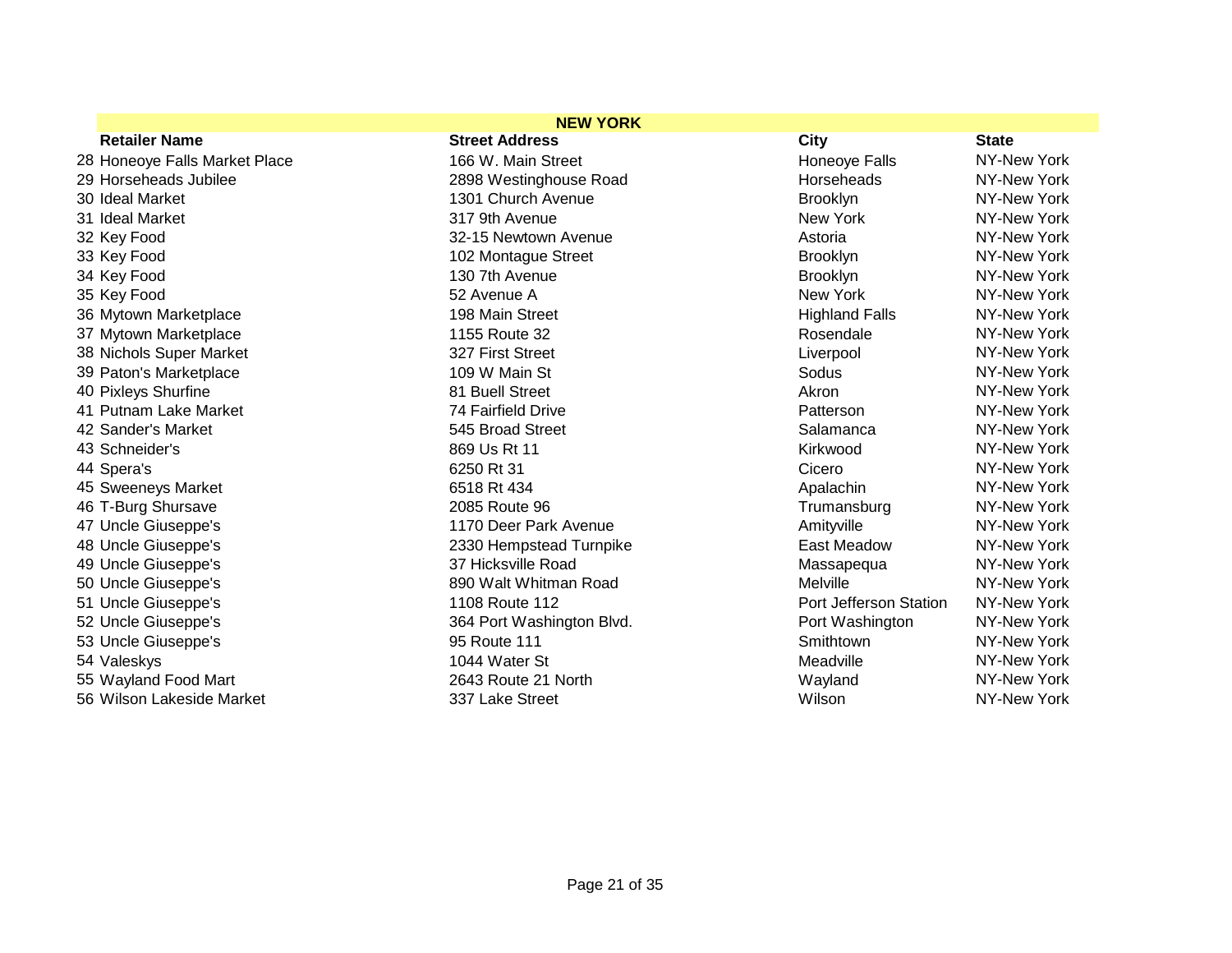

Food Safety And Inspection S ervi ce

**List Current As Of:** 

| <b>OHIO</b>                 |                            |                  |              |
|-----------------------------|----------------------------|------------------|--------------|
| <b>Retailer Name</b>        | <b>Street Address</b>      | City             | <b>State</b> |
| 1 Alesci's Shoregate        | 29730 Lakeshore            | <b>Willowick</b> | OH-Ohio      |
| 2 Bargain Barn              | 9635 Ravenna Ave           | Louisville       | OH-Ohio      |
| 3 Beyond Measure Market     | 569 US Highway 250         | Greenwich        | OH-Ohio      |
| 4 Blackburn's Supermarket   | 3520 Rhodes Avenue         | New Boston       | OH-Ohio      |
| 5 Carfagnas Cleve Meats     | 1405 E Dublin Granville Rd | Columbus         | OH-Ohio      |
| 6 Clarks Iga                | 102 Logan St N             | Junction City    | OH-Ohio      |
| 7 Cleveland Ave Market      | 1225 Cleveland Ave         | Ashland          | OH-Ohio      |
| 8 Community Markets         | 262 Sandusky St            | Plymouth         | OH-Ohio      |
| 9 Cooks Iga                 | 1225 Oakland Park Ave      | Columbus         | OH-Ohio      |
| 10 Cornells Foods           | 408 Cleveland Rd E         | Huron            | OH-Ohio      |
| 11 Cornersburg Italian      | 3381 Canfield Rd           | Youngstown       | OH-Ohio      |
| 12 Country Fresh Farm       | 8315 Beechmont Ave         | Cincinnati       | OH-Ohio      |
| 13 Country Fresh Farm       | 8425 Vine St               | Cincinnati       | OH-Ohio      |
| 14 Deli For Less            | 661 Northfield Rd          | <b>Bedford</b>   | OH-Ohio      |
| 15 Discount Grocery         | 900 S Pickaway St          | Circleville      | OH-Ohio      |
| 16 Drug Mart                | 9133 Pearl Rd              | Strongsville     | OH-Ohio      |
| 17 East Canton Market       | 809 Nassau St W            | East Canton      | OH-Ohio      |
| 18 Ferrara's Imported Foods | 5750 Mayfields             | Mayfield Hgts    | OH-Ohio      |
| 19 Fligners Market          | 1854 Broadway Ave          | Lorain           | OH-Ohio      |
| 20 Frank L Harter & Sons    | 3778 Frondorf Ave          | Cincinnati       | OH-Ohio      |
| 21 Gahms Market             | 50 Center St               | Lucasville       | OH-Ohio      |
| 22 Gerwigs White Barn       | 853 Township Rd 1102       | Ashland          | OH-Ohio      |
| 23 Grafton Sparkle Market   | 460 Main St                | Grafton          | OH-Ohio      |
| 24 Grocery Land             | 510 W Main St              | New Labanon      | OH-Ohio      |
| 25 Hattings Super Market    | 6148 Bridgetown Rd         | Cincinnati       | OH-Ohio      |
| 26 Huron Market             | 525 Cleveland Rd W         | Huron            | OH-Ohio      |
| 27 Island General Store     | 390 Catawba Ave            | Put In Bay       | OH-Ohio      |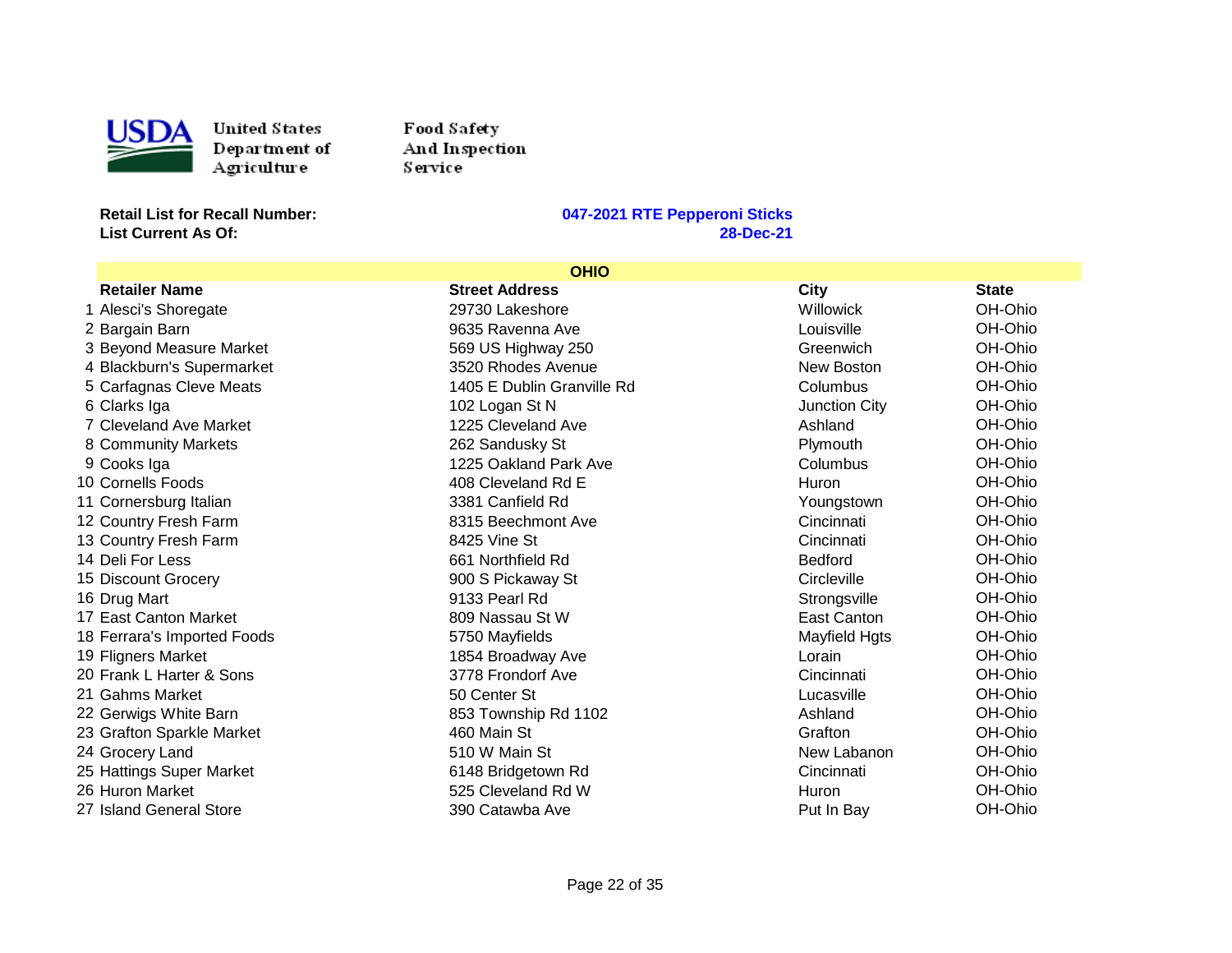|                              | <b>OHIO</b>               |                   |              |
|------------------------------|---------------------------|-------------------|--------------|
| <b>Retailer Name</b>         | <b>Street Address</b>     | <b>City</b>       | <b>State</b> |
| 28 Jungle Jims               | 4450 Eastgate Blvd        | Cincinnati        | OH-Ohio      |
| 29 Jungle Jims               | 5440 Dixie Hwy            | Fairfield         | OH-Ohio      |
| 30 Just Save                 | 24799 US Highway 23 S     | Circleville       | OH-Ohio      |
| 31 Kidron Town & Country     | 4959 Kidron Rd            | Kidron            | OH-Ohio      |
| 32 Kinsman Iga               | 8281 State St             | Kinsman           | OH-Ohio      |
| 33 Lagrange Iga              | 540 N Center St           | Lagrange          | OH-Ohio      |
| 34 Marcs Chapel Hill         | 470 Howe Avenue           | Cuyahoga Falls    | OH-Ohio      |
| 35 Mcmakens Iga              | 1 Mcmaken Ln              | <b>Brookville</b> | OH-Ohio      |
| 36 Mentor Family Foods       | 7294 Lake Shore Blvd      | Mentor            | OH-Ohio      |
| 37 Minford Shopwise          | 8348 State Rte 335        | Minford           | OH-Ohio      |
| 38 Motts Greenhouse          | 11555 Louisville St N.E.  | Louisville        | OH-Ohio      |
| 39 Nemenz                    | 655 Creed Street          | <b>Struthers</b>  | OH-Ohio      |
| 40 Pantry Pride              | 1550 Celina Rd            | Saint Marys       | OH-Ohio      |
| 41 Phils Deli                | 814 Harding Way W         | Galion            | OH-Ohio      |
| 42 Rideouts Iga              | 2736 N Ridge Rd           | Painsville        | OH-Ohio      |
| 43 Rivertown Iga             | 1041 Old US Highway 52    | New Richmond      | OH-Ohio      |
| 44 Rudys Meats               | 31728 Vine St             | Willoughby        | OH-Ohio      |
| 45 Rullie Brothers           | 8025 South Ave            | Youngstown        | OH-Ohio      |
| 46 Sanders                   | 264 S Main St             | Cadiz             | OH-Ohio      |
| 47 Sanders                   | 344 S. Chestnut St.       | Jefferson         | OH-Ohio      |
| 48 Sander's Market           | 264 South Main Street     | Cadiz             | OH-Ohio      |
| 49 Sander's Market           | 501 West Main Street      | Carrollton        | OH-Ohio      |
| 50 Sander's Market           | 344 South Chestnut Street | Jefferson         | OH-Ohio      |
| 51 Sautters Deli             | 5519 Main St              | Sylvania          | OH-Ohio      |
| 52 Seaway Market Place       | 1707 Cherry St            | Toledo            | OH-Ohio      |
| 53 Sparkle                   | 106 W County Line Rd      | Columbiana        | OH-Ohio      |
| 54 Sparkle                   | 3623 S Meridian           | Youngstown        | OH-Ohio      |
| 55 Sponeys Iga               | 411 5th St                | <b>Beverly</b>    | OH-Ohio      |
| 56 Stakes Iga                | 430 N Jefferson St        | Loudonville       | OH-Ohio      |
| 57 Stoodts Fresh Market Meat | 184 Main St               | <b>Bellville</b>  | OH-Ohio      |
| 58 Vaskos Village Market     | 328 7th St                | Painesville       | OH-Ohio      |
| 59 Vermilion Farm Market     | 2901 Liberty Ave          | Vermilion         | OH-Ohio      |
| 60 Vollicks Bi-Rite Express  | 4786 E Lake Rd            | Sheffield Lake    | OH-Ohio      |
| 61 Vonderhaars               | 19 W Pleasant St          | Cincinnati        | OH-Ohio      |
| 62 Walnut Creek Foods        | 4727 St Route 62          | Millersburg       | OH-Ohio      |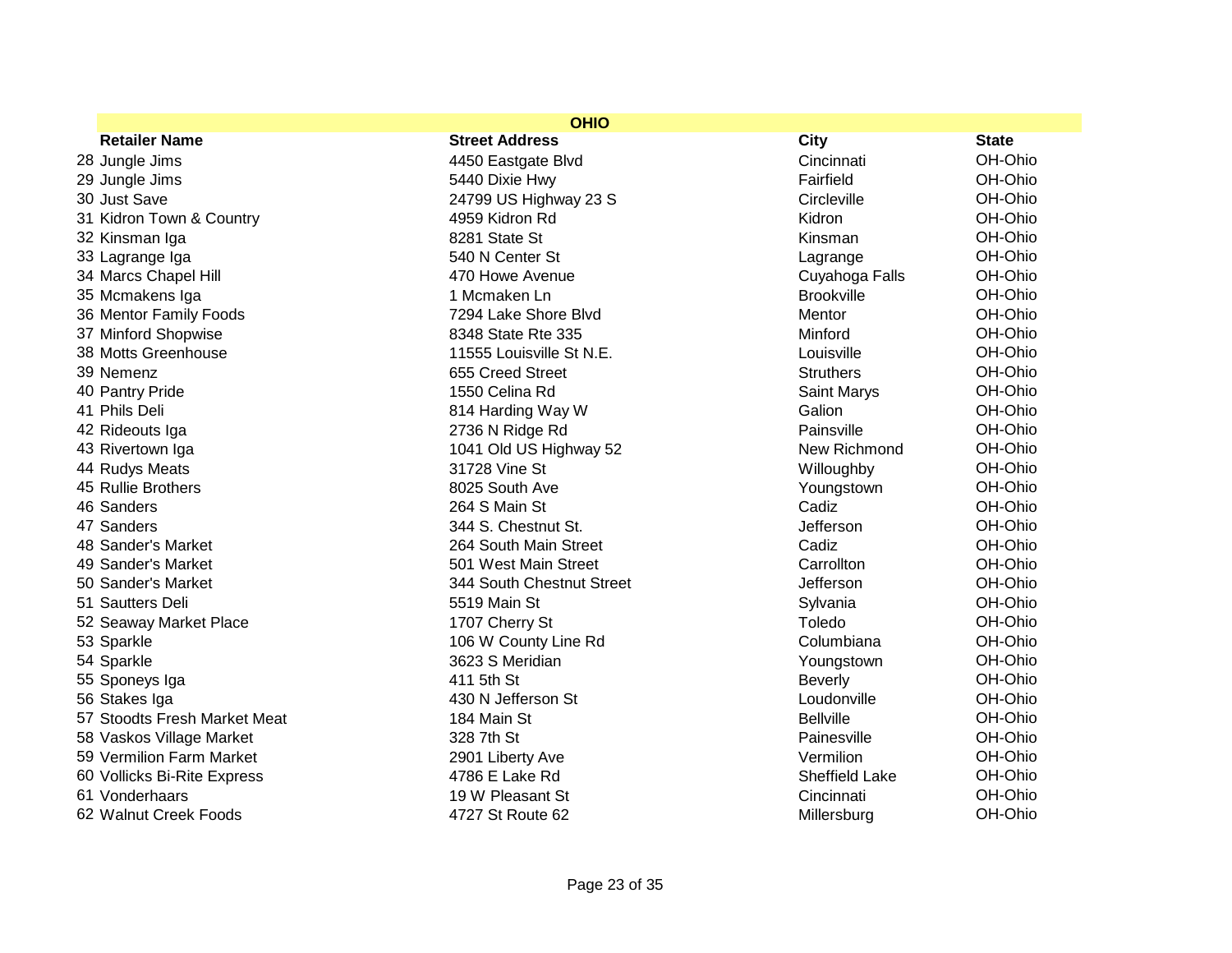| <b>OHIO</b>              |                       |             |              |
|--------------------------|-----------------------|-------------|--------------|
| <b>Retailer Name</b>     | <b>Street Address</b> | City        | <b>State</b> |
| 63 Waynes Country Market | 2440 Lexington Ave    | Mansfield   | OH-Ohio      |
| 64 West Milton Iga       | 1177 S Miami St       | West Milton | OH-Ohio      |
| 65 Youngs Family Market  | 16055 Main St         | Laurelville | OH-Ohio      |
| 66 Zagara's Marketplace  | 1940 Lee Road         | Cleveland   | OH-Ohio      |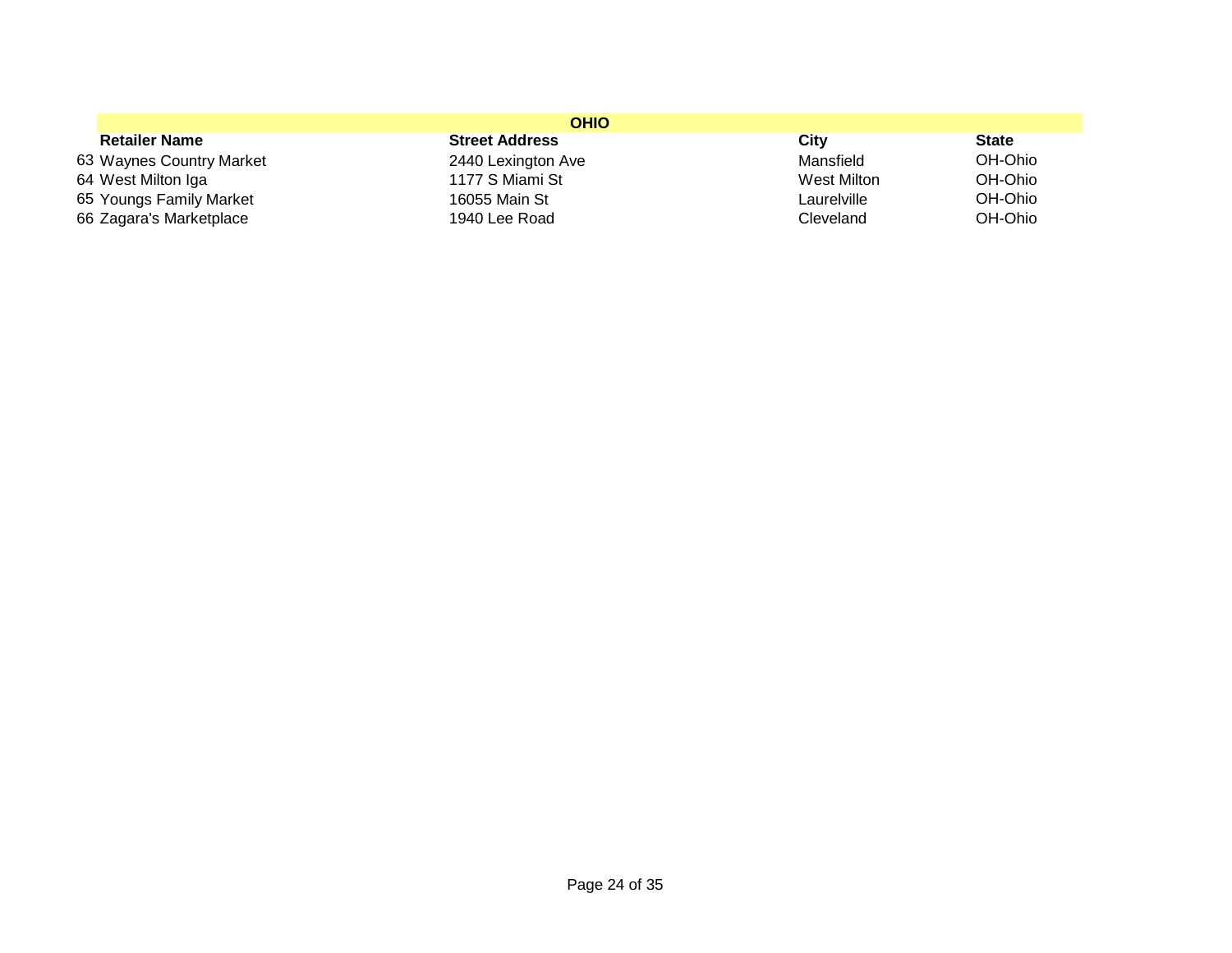

Food Safety And Inspection Service

**Retail List for Recall Number:** 

#### **047-2021 RTE Pepperoni Sticks List Current As Of: 28-Dec-21**

#### **PENNSYLVANIA**<br>Street Address Retailer Name Street Address City State 1 7 Brothers Supermarket 180 West Duncannon Street Philadelphia PA-Pennsylvania 2 Aharts Market Route 115 and 940 Blakeslee PA-Pennsylvania 3 Aharts Market 1421 Allen Street Allentown PA-Pennsylvania 4 Aharts Market **326 South Walnut Street Route 512** Bath PA-Pennsylvania 5 Al Aqsa Halal Meat Market 419 East Wyoming Avenue Philadelphia PA-Pennsylvania 6 Amelia Grocery Outlet 43 Graybill Road Leola PA-Pennsylvania 7 Assi Plaza Supermarket 1222 Welsh Road North Wales PA-Pennsylvania 8 Beaver County Fruit **627 4th St** Beaver Falls PA-Pennsylvania 9 Beaver Fruit & Garden Center **3431 Brodhead Rd** Monaca Monaca PA-Pennsylvania 10 Bilo Northern Cambria 2423 Betts Ave Northern Cambria PA-Pennsylvania 11 Butcher Shoppe 11 Butcher Shoppe 11 Butcher Avenue 2016 12 Butcher Chambersburg PA-Pennsylvania 12 Chester Ave Great Valu 5406 Chester Ave Philadelphia PA-Pennsylvania 13 Community Market Verona 1117 Milltown Rd Verona PA-Pennsylvania 14 Confluence Foodmart **12 Confluence** PA-Pennsylvania **511 Williams St** Confluence **Confluence** PA-Pennsylvania 15 County Market **19 County Market 19 Accord 19 Accord 19 Accord 1** Accord 15 County Market 19 Accord 19 Accord 1 16 Cousins 5704 Baltimore Ave Philadelphia PA-Pennsylvania 17 Cousins The Cousins Cousins Cousins Cousins Cousins Cousins Cousins Cousins PA-Pennsylvania 18 Cousins 6411-17 Woodland Avenue Philadelphia PA-Pennsylvania 19 Cousins 5429-41 Girard Avenue Philadelphia PA-Pennsylvania 20 Cousins 1943 North 6th Street Philadelphia PA-Pennsylvania 21 Cousins 101 East Luzerne Street Philadelphia PA-Pennsylvania 22 Cousins 460 E. Luzerne Street Philadelphia PA-Pennsylvania 23 Creekside Food Outlet **339 Spring Garden Road** Kinzers **Kinzers** PA-Pennsylvania 24 D'Amico Wholesale **1988 Contract de La Contract de La Contract de La Contract de La Contract de La Contract de La Contract de La Contract de La Contract de La Contract de La Contract de La Contract de La Contract de La** 25 Daves Super Duper Great Valu **200 Willow Avenue** Avenue Honesdale **Honesdale** PA-Pennsylvania 26 Dutch Way Farm Market **649 East Lincoln Avenue** Myerstown Myerstown PA-Pennsylvania

27 Farrell Golden Dawn **827 Sharon New Castle Rd** Farrell Farrell PA-Pennsylvania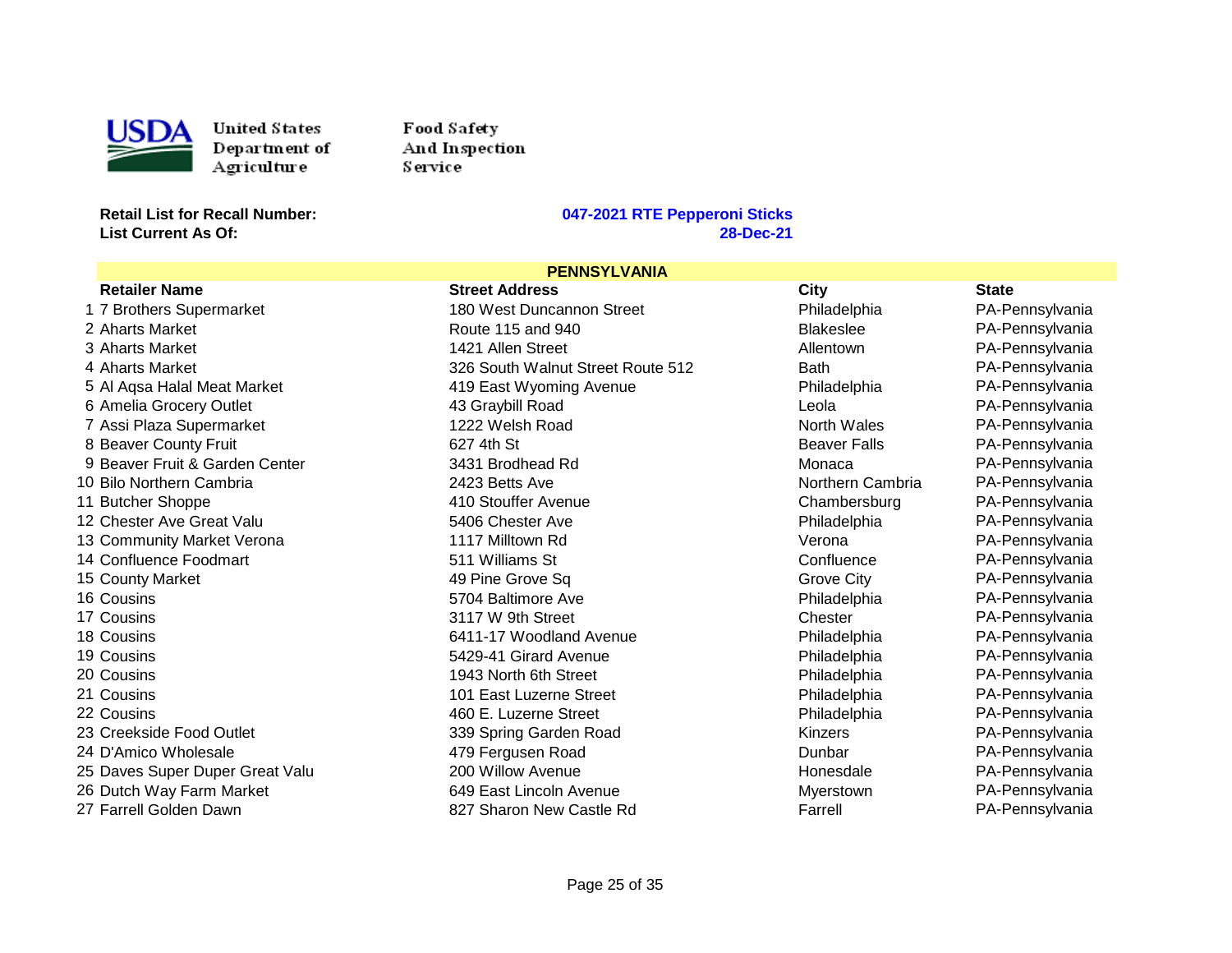| <b>PENNSYLVANIA</b>           |                           |                     |                 |
|-------------------------------|---------------------------|---------------------|-----------------|
| <b>Retailer Name</b>          | <b>Street Address</b>     | City                | <b>State</b>    |
| 28 Foodland                   | 415 9th Street New        | New Brighton        | PA-Pennsylvania |
| 29 Franklin Market            | 1 Franklin Village Mall   | Kittanning          | PA-Pennsylvania |
| 30 Fredericktown Butcher Shop | 334 Front St              | Fredericktown       | PA-Pennsylvania |
| 31 Fresh Grocer               | 3021 Gray's Ferry Ave     | Philadelphia        | PA-Pennsylvania |
| 32 Fresh Grocer               | 5601 Chestnut St.         | Philadelphia        | PA-Pennsylvania |
| 33 Fresh Grocer               | 4160 Monument Rd          | Philadelphia        | PA-Pennsylvania |
| 34 Fresh Grocer               | 1501 N. Broad St.         | Philadelphia        | PA-Pennsylvania |
| 35 Fresh Grocer               | 5301 Chew Ave.            | Philadelphia        | PA-Pennsylvania |
| 36 Fresh Grocer               | 421 South 69th Street     | <b>Upper Darby</b>  | PA-Pennsylvania |
| 37 Fresh Grocer               | 1000 Easton Rd            | Wyncote             | PA-Pennsylvania |
| 38 Furnace Road Food Outlet   | 581 Camargo Road          | Quarryville         | PA-Pennsylvania |
| 39 Graul's Market             | 1212 Talbot Street        | Harrisburg          | PA-Pennsylvania |
| 40 Grove City County Market   | 49 Pine Grove Square      | <b>Grove City</b>   | PA-Pennsylvania |
| 41 Henning's Supermarket      | 290 Main Street           | Harleysville        | PA-Pennsylvania |
| 42 Ideal Food Basket          | 410 Montclair Avenue      | <b>Bethlehem</b>    | PA-Pennsylvania |
| 43 Ideal Food Basket          | 640 N 7th St              | Lebanon             | PA-Pennsylvania |
| 44 Ideal Food Basket          | 733 Lancaster Avenue      | Reading             | PA-Pennsylvania |
| 45 Ideal Market               | 125 W Elm St              | <b>Homer City</b>   | PA-Pennsylvania |
| 46 Ideal Market               | 2449 Bedford St           | Johnstown           | PA-Pennsylvania |
| 47 Ideal Market               | 2690 William Penn Ave     | Johnstown           | PA-Pennsylvania |
| 48 Ideal Market               | 339 Walnut St             | Johnstown           | PA-Pennsylvania |
| 49 Ideal Market               | 6858 Rte 711 Ste 2        | Seward              | PA-Pennsylvania |
| 50 Interstate Foodland        | 1920 West Chestnut Street | Washington          | PA-Pennsylvania |
| 51 Jacks Supermarket          | 1st & Pier Street         | Smithton            | PA-Pennsylvania |
| 52 Jerry's Great Valu         | 1 Dairyland Square        | Red Lion            | PA-Pennsylvania |
| 53 Joseph Market Place        | 2716 Mercer Road          | <b>New Castle</b>   | PA-Pennsylvania |
| 54 Kens Bilo Patton           | 503 Railroad Ave          | Patton              | PA-Pennsylvania |
| 55 Kuhn's                     | 2284 Brodhead Road        | Aliquippa           | PA-Pennsylvania |
| 56 Kuhn's                     | 2412 Ferguson Rd          | <b>Allison Park</b> | PA-Pennsylvania |
| 57 Kuhn's                     | 745 W Ingomar Road        | Ingomar             | PA-Pennsylvania |
| 58 Kuhn's                     | 491 Lincoln Avenue        | Pittsburgh          | PA-Pennsylvania |
| 59 Kuhn's                     | 3125 Banksville Road      | Pittsburgh          | PA-Pennsylvania |
| 60 Kuhn's                     | 1130 Highwood Street      | Pittsburgh          | PA-Pennsylvania |
| 61 Kuhn's                     | 4801 Mcknight Road        | Pittsburgh          | PA-Pennsylvania |
| 62 Kuhn's                     | 700 Buehlah Road          | <b>Wilkins Twp</b>  | PA-Pennsylvania |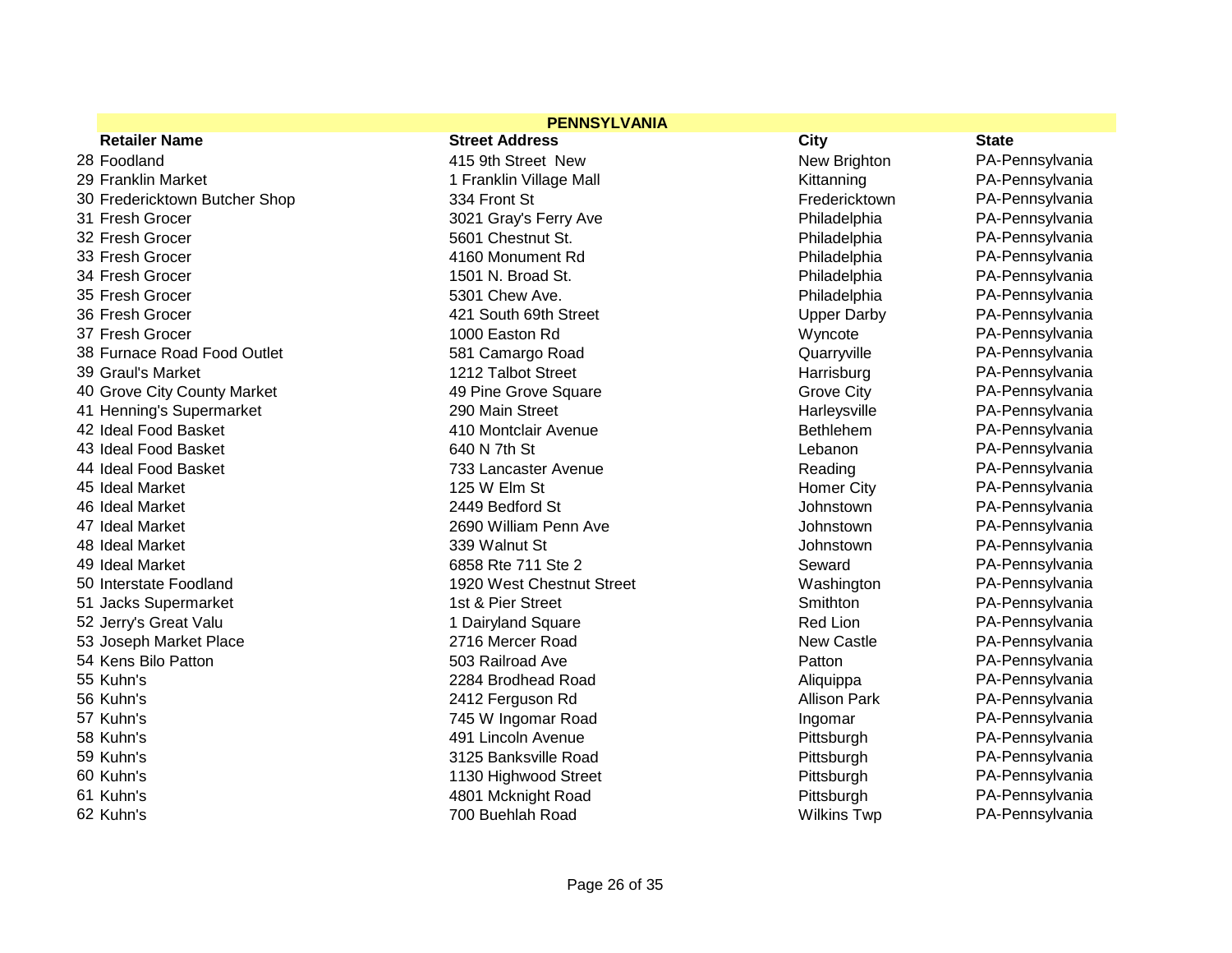| <b>PENNSYLVANIA</b>                |                         |                       |                 |
|------------------------------------|-------------------------|-----------------------|-----------------|
| <b>Retailer Name</b>               | <b>Street Address</b>   | <b>City</b>           | <b>State</b>    |
| 63 Kuhn's                          | 3125 Banksville Road    | Pittsburgh            | PA-Pennsylvania |
| 64 Kuhn's                          | 661 Lincoln Avenue      | Pittsburgh            | PA-Pennsylvania |
| 65 Kuhn's                          | 700 Beulah Road         | <b>Turtle Creek</b>   | PA-Pennsylvania |
| 66 Kuhn's                          | 2412 Ferguson Road      | <b>Allison Park</b>   | PA-Pennsylvania |
| 67 Kuhn's                          | 1130 Highwood Street    | Pittsburgh            | PA-Pennsylvania |
| 68 Kuhn's                          | 4801 McKnight Road      | Pittsburgh            | PA-Pennsylvania |
| 69 Kuhn's                          | 2284 Broadhead Road     | Aliquippa             | PA-Pennsylvania |
| 70 Landis Market                   | 534 Constitution Avenue | Perkasie              | PA-Pennsylvania |
| 71 Landis Market                   | 2190 East High Street   | Pottstown             | PA-Pennsylvania |
| 72 Landis Market                   | 841 Gravel Pike         | Schwenksville         | PA-Pennsylvania |
| 73 Landis Market                   | 2685 County Line Road   | Telford               | PA-Pennsylvania |
| 74 Landis Market                   | 2700 Shelly Road        | Harleysville          | PA-Pennsylvania |
| 75 Leech Sprankles                 | 117 3Rd Street          | Leechburg             | PA-Pennsylvania |
| 76 Lingles Neighborhood Market     | 701 Alleghenny Street   | Jersey Shore          | PA-Pennsylvania |
| 77 Lingles Neighborhood Market     | 150 15th Street         | Renovo                | PA-Pennsylvania |
| 78 Lingles Neighborhood Market     | 15 West Brimmer Avenue  | Watsontown            | PA-Pennsylvania |
| 79 Mallard Market                  | 161 South Second Street | Lehighton             | PA-Pennsylvania |
| 80 Masontown Shopper's Value Foods | 1882 McClellantown Road | Masontown             | PA-Pennsylvania |
| 81 McCaffreys                      | 200 W State St          | Doylestown            | PA-Pennsylvania |
| 82 McCaffrey's                     | 635 Heacock Road        | Yardley               | PA-Pennsylvania |
| 83 McCaffrey's                     | 2890 South Eagle Road   | Newtown               | PA-Pennsylvania |
| 84 McCaffrey's                     | 1301 W. Skippack Pike   | <b>Blue Bell</b>      | PA-Pennsylvania |
| 85 McCaffrey's                     | 300 West Bridge Street  | New Hope              | PA-Pennsylvania |
| 86 Mom's Store                     | 200 Cinder Road New     | <b>New Providence</b> | PA-Pennsylvania |
| 87 Monessen Foodland               | 701 Donner Avenue       | Monessen              | PA-Pennsylvania |
| 88 Monongahela Foodland            | 1223 West Main Street   | Monongahela           | PA-Pennsylvania |
| 89 Mutzabaugh'S Market             | 3 Friendly Drive        | Duncannon             | PA-Pennsylvania |
| 90 Mutzbaugh's Market              | 3 Friendly Drive        | Duncannon             | PA-Pennsylvania |
| 91 New Kensington GD               | 2201 Freeport Rd        | New Kensington        | PA-Pennsylvania |
| 92 Pechin Express                  | 232 N Pittsburgh St     | Connellsville         | PA-Pennsylvania |
| 93 Penn Hills S&S                  | 2820 Universal Road     | Penn Hills            | PA-Pennsylvania |
| 94 Pjp Market Place                | 3899 Aramingo Avenue    | Philadelphia          | PA-Pennsylvania |
| 95 Pjp Market Place                | 537 Adams Ave           | Philadelphia          | PA-Pennsylvania |
| 96 Pjp Market Place                | 8920 Franklin Avenue    | Philadelphia          | PA-Pennsylvania |
| 97 Pleasant Valley Country Store   | 429 Sqroul Road         | Kirkwood              | PA-Pennsylvania |

Page 27 of 35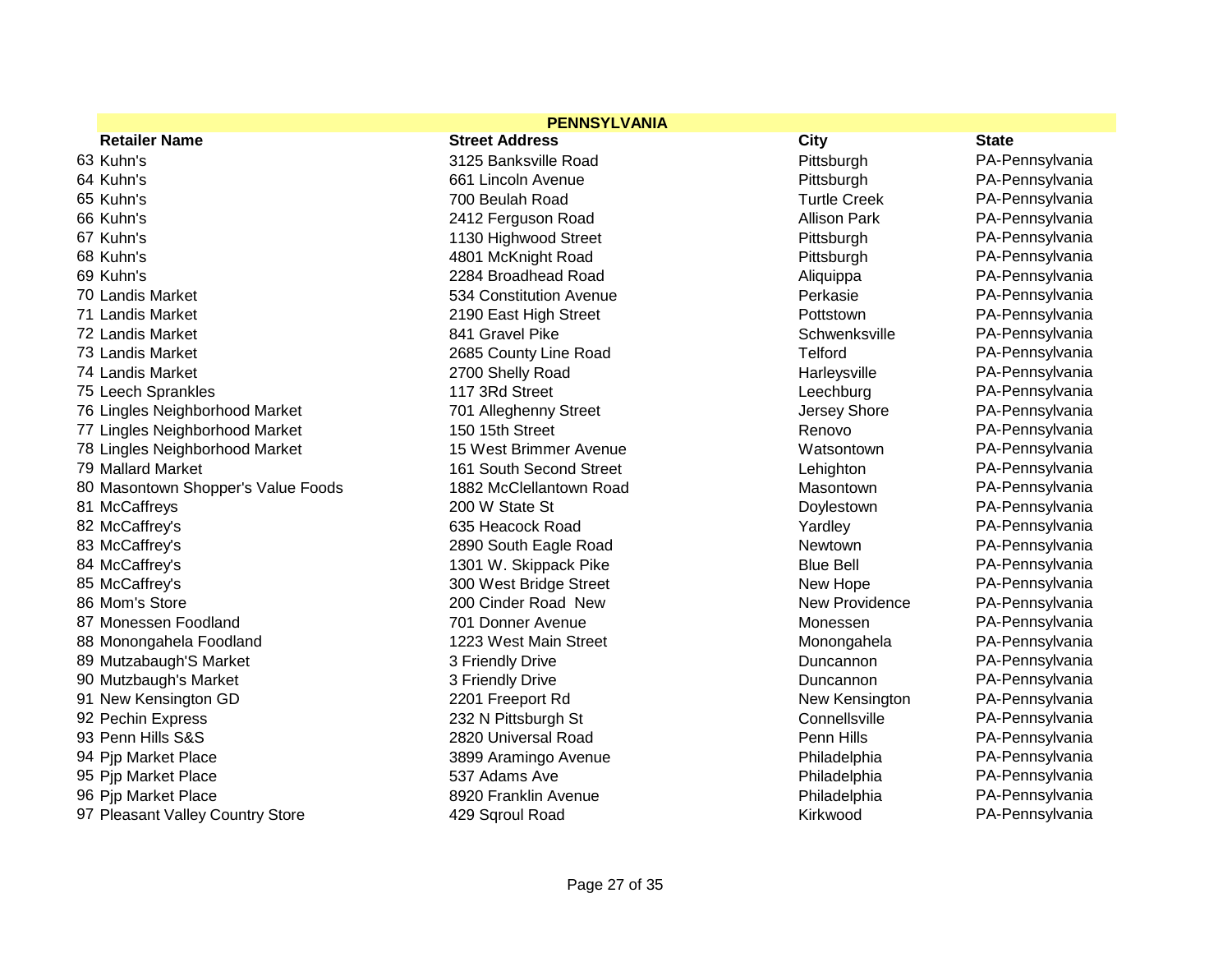| <b>PENNSYLVANIA</b>             |                          |                     |                 |
|---------------------------------|--------------------------|---------------------|-----------------|
| <b>Retailer Name</b>            | <b>Street Address</b>    | <b>City</b>         | <b>State</b>    |
| 98 R And M Foods                | 400 9th St               | New Brighton        | PA-Pennsylvania |
| 99 R&M Foods                    | 400 9th Ave              | <b>Beaver Falls</b> | PA-Pennsylvania |
| 100 Radcliffe's Great Value     | 953 State Street         | Mertztown           | PA-Pennsylvania |
| 101 Robert Wholey's Market      | 1711 Penn Avenue         | Pittsburgh          | PA-Pennsylvania |
| 102 Rummy Mart                  | 131 S Main St            | Chicora             | PA-Pennsylvania |
| 103 Safrans Market              | 429 Walnut St            | Sewickley           | PA-Pennsylvania |
| 104 Sanders                     | 109 W Main St            | North East          | PA-Pennsylvania |
| 105 Sander's Market             | 1015 Buffalo Street      | Franklin            | PA-Pennsylvania |
| 106 Sander's Market             | 109 W. Main Street       | North East          | PA-Pennsylvania |
| 107 Sander's Market             | 826 North Center Street  | Corry               | PA-Pennsylvania |
| 108 Saubels Market              | 8 Ballast Ln             | Stewartstown        | PA-Pennsylvania |
| 109 Selecto Market              | 320 Pond Street          | <b>Bristol</b>      | PA-Pennsylvania |
| 110 Shady Maple Farm Market Inc | 129 Toody Drive          | East Earl           | PA-Pennsylvania |
| 111 Soergel Orchards Deli       | 2573 Brandt School Rd    | Wexford             | PA-Pennsylvania |
| 112 Strasburg Marketplace       | 214 Hartman Bridge Road  | Ronks               | PA-Pennsylvania |
| 113 Sunnyway Food Market        | 49 Warm Spring Road      | Chambersburg        | PA-Pennsylvania |
| 114 Sunnyway Great Valu         | 212 North Antrim Way     | Greencastle         | PA-Pennsylvania |
| 115 Supremo                     | 900 East Orthodox Avenue | Philadelphia        | PA-Pennsylvania |
| 116 Supremo                     | 4301 Walnut Street       | Philadelphia        | PA-Pennsylvania |
| 117 Supremo                     | 602 N. 7th Street        | Allentown           | PA-Pennsylvania |
| 118 Supremo                     | 233 West Lehigh Ave      | Philadelphia        | PA-Pennsylvania |
| 119 Tates Supermarket           | 120 4th St               | Clymer              | PA-Pennsylvania |
| 120 Town & Country Market       | 801 24th St              | <b>Beaver Falls</b> | PA-Pennsylvania |
| 121 Turbotville Great Valu      | 4680 State Rt. 54        | Turbotville         | PA-Pennsylvania |
| 122 Valeskis                    | 420 Old Rte 119 N        | Indiana             | PA-Pennsylvania |
| 123 Weaver's Market             | Route 897 & 272          | Adamstown           | PA-Pennsylvania |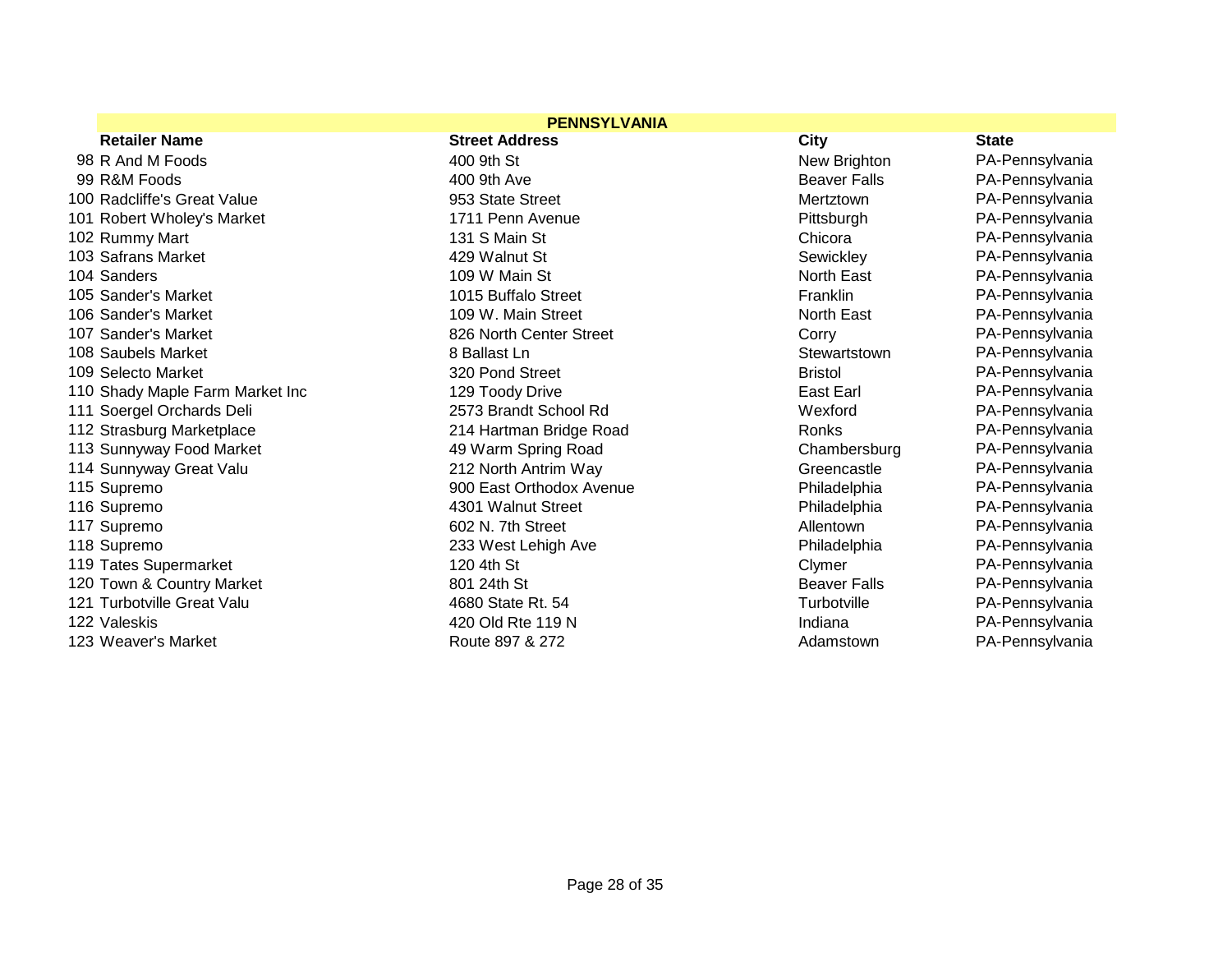

Food Safety And Inspection Service

**List Current As Of:** 

|                          | <b>RHODE ISLAND</b>   |                       |                        |  |
|--------------------------|-----------------------|-----------------------|------------------------|--|
| <b>Retailer Name</b>     | <b>Street Address</b> | City                  | <b>State</b>           |  |
| 1 America's Food Basket  | 300 Barton Street     | Pawtucket             | RI-Rhode Island        |  |
| 2 America's Food Basket  | 863 Broad Street      | Providence            | <b>RI-Rhode Island</b> |  |
| 3 Brigido's Fresh Market | 25 Village Plaza Way  | <b>North Scituate</b> | RI-Rhode Island        |  |
| 4 Brigido's Fresh Market | 54 Sayles Ave         | Pascoag               | <b>RI-Rhode Island</b> |  |
| 5 Brigido's Fresh Market | 900 Victory Hwy       | Slatersville          | RI-Rhode Island        |  |
| 6 McQuades Marketplace   | 5 Clarke Street       | Jamestown             | RI-Rhode Island        |  |
| 7 Providence Supermarket | 361 Reservoir Avenue  | Cranston              | RI-Rhode Island        |  |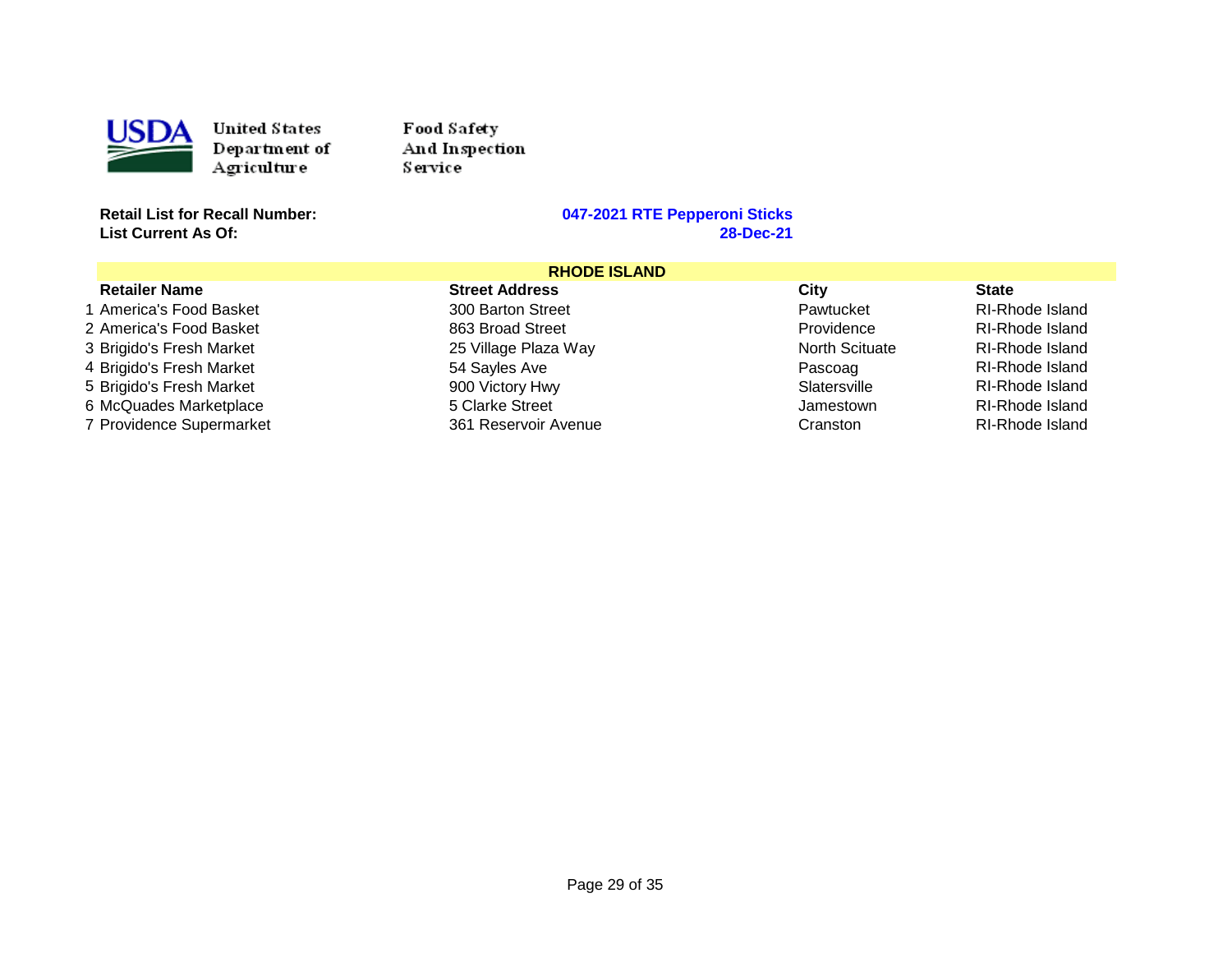

Food Safety And Inspection Service

**List Current As Of:** 

| <b>VIRGINIA</b>                   |                              |                     |              |
|-----------------------------------|------------------------------|---------------------|--------------|
| <b>Retailer Name</b>              | <b>Street Address</b>        | City                | <b>State</b> |
| 1 Alexandria LA Mart              | 5730 Edsall Road             | Alexandria          | VA-Virginia  |
| 2 Arco Iris Latino Market         | 6445 Midlothian Turnpike     | Richmond            | VA-Virginia  |
| 3 Berkley Supermarket             | 201 East Berkley Avenue      | <b>Norfolk</b>      | VA-Virginia  |
| 4 Bestway                         | 3109 Graham Road             | <b>Falls Church</b> | VA-Virginia  |
| 5 Bestway                         | 690 Eldon Street             | Herndon             | VA-Virginia  |
| 6 Bestway                         | 5695 Telegraph Road          | Alexandria          | VA-Virginia  |
| 7 Bestway                         | 8457 Richmond Highway        | Alexandria          | VA-Virginia  |
| 8 Callao Foodrite                 | 35 Northumberland Hwy        | Callao              | VA-Virginia  |
| 9 Chimbo Supermarket              | 515 Chimborazo Boulevard     | Richmond            | VA-Virginia  |
| 10 Chincoteague Market Great Valu | 6277 Cleveland Street        | Chincoteague Island | VA-Virginia  |
| 11 Community Super Market         | 1915 Mechanicsville Turnpike | Richmond            | VA-Virginia  |
| 12 Crozet Supermarket             | 5728 Three Notch Rd          | Crozet              | VA-Virginia  |
| 13 Culmore Supermarket            | 6019 Leesburg Pike           | <b>Falls Church</b> | VA-Virginia  |
| 14 Daley & Son Grocery            | 16308 Main Ridge Rd          | Tangier             | VA-Virginia  |
| 15 Deltaville Market              | 15718 General Puller Hwy     | <b>Deltaville</b>   | VA-Virginia  |
| 16 Family Value                   | 3111 Hull Street             | Richmond            | VA-Virginia  |
| 17 Farm Fresh                     | 2320 East Main Street        | Richmond            | VA-Virginia  |
| 18 Farm Fresh                     | 4000 Victory Boulevard       | Portsmouth          | VA-Virginia  |
| 19 Farm Fresh                     | 928 Diamond Springs Road     | Virginia Beach      | VA-Virginia  |
| 20 Food Star Food Rite            | 206 W Glebe Rd               | Alexandria          | VA-Virginia  |
| 21 Foodmaxx                       | 1107 Berryville Avenue       | Winchester          | VA-Virginia  |
| 22 Games Farmers Market           | 503 Harpersville Road        | <b>Newport News</b> | VA-Virginia  |
| 23 Glebe Market Food Rite         | 300 North Glebe Road         | Arlington           | VA-Virginia  |
| 24 Glen Allen Supermarket         | 3007 Mountain Road           | Glen Allen          | VA-Virginia  |
| 25 Grand Mart                     | 649 Newton Road #105         | Virginia Beach      | VA-Virginia  |
| 26 Greene County Great Valu       | 8271 Spotswood Trail         | Standardsville      | VA-Virginia  |
| 27 H Mart                         | 9550 Burke Road              | <b>Burke</b>        | VA-Virginia  |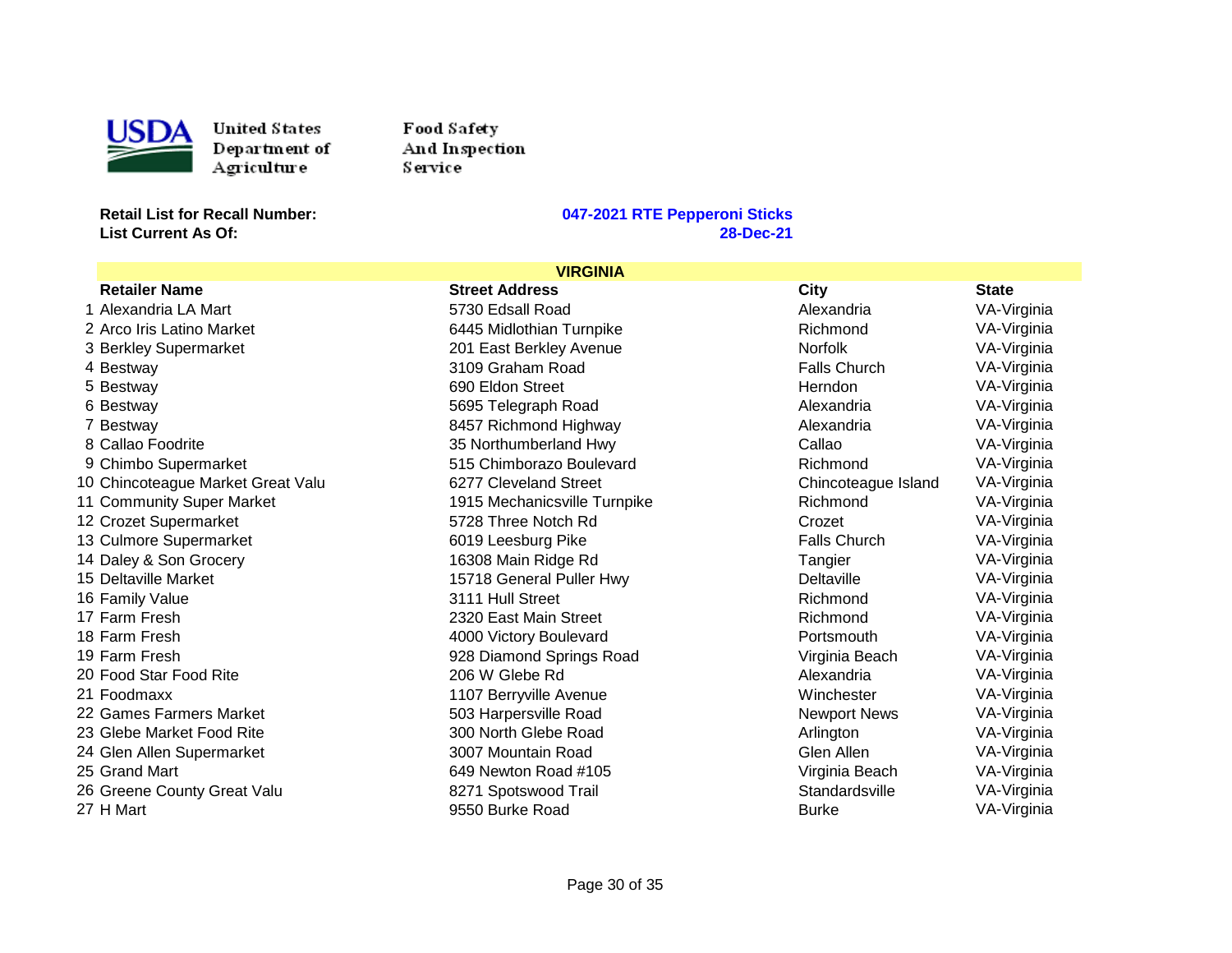| <b>VIRGINIA</b>                 |                                      |                         |              |
|---------------------------------|--------------------------------------|-------------------------|--------------|
| <b>Retailer Name</b>            | <b>Street Address</b>                | City                    | <b>State</b> |
| 28 H Mart                       | 13818 Braddock Road                  | Centreville             | VA-Virginia  |
| 29 H Mart                       | 8103 Lee Highway                     | <b>Falls Church</b>     | VA-Virginia  |
| 30 H Mart                       | 1228 Elden Street                    | Herndon                 | VA-Virginia  |
| 31 H Mart                       | 8819 Centreville Road                | Manassas                | VA-Virginia  |
| 32 H Mart                       | 7885 Heritage Drive                  | Annandale               | VA-Virginia  |
| 33 Halifax Supermarket          | 333 Halifax St                       | Petersburg              | VA-Virginia  |
| 34 Hall's Great Valu            | 3895 James Monroe Highway            | <b>Colonial Beach</b>   | VA-Virginia  |
| 35 King's Market                | 2102 Keswick Avenue                  | Richmond                | VA-Virginia  |
| 36 Libbie Market                | 400 Libbie Avenue                    | Richmond                | VA-Virginia  |
| 37 Long Mountain Grocery        | 21 Red House Road                    | Rustburg                | VA-Virginia  |
| 38 Marion's Bi-Rite             | 1306 North Main Street               | Farmville               | VA-Virginia  |
| 39 Market Street Market         | 400 East Market Street               | Charlotteville          | VA-Virginia  |
| 40 Miller's Market              | 628 Mineral Drive                    | Mineral                 | VA-Virginia  |
| 41 New Grand Mart               | 6255 Little River Turnpike           | Alexandria              | VA-Virginia  |
| 42 New Grand Mart               | 7415 Midlothian Turnpike             | Richmond                | VA-Virginia  |
| 43 New Grand Mart               | 9035 West Broad Street               | Richmond                | VA-Virginia  |
| 44 Sandbridge Seaside Market    | 209 Sandbridge Road                  | Virginia Beach          | VA-Virginia  |
| 45 Shoppers Value Foods         | 501 A Main Street                    | Kenbridge               | VA-Virginia  |
| 46 Shoppers Value Foods         | 502 East Main Street                 | Louisa                  | VA-Virginia  |
| 47 Shoppers Value Foods         | 50 South Airport Drive & 9 Mile Road | <b>Highland Springs</b> | VA-Virginia  |
| 48 Shoppers Value Foods         | 8 Luray Shopping Center Rte 211      | Luray                   | VA-Virginia  |
| 49 Shoppers Value Foods         | 2229 Wilborn Ave.                    | South Boston            | VA-Virginia  |
| 50 Streets Market & Cafe        | 3108 Mount Vernon Ave                | Alexandria              | VA-Virginia  |
| 51 Super Fresh                  | 640 W. Southside Plaza               | Richmond                | VA-Virginia  |
| 52 Super H Mart                 | 11200 Fairfax Boulevard              | Fairfax                 | VA-Virginia  |
| 53 Thriftway Supermarket        | 5414 Lee Hwy                         | Troutville              | VA-Virginia  |
| 54 Todos Supermarket            | 13905 Jefferson Davis Highway        | Woodbridge              | VA-Virginia  |
| 55 Tom Leonards Farmer's Market | 4150 Brookriver Dr                   | Glen Allen              | VA-Virginia  |
| 56 Tri-Star Great Valu          | 81 Irvington Road                    | Kilmarnock              | VA-Virginia  |
| 57 Try Me Supermarket           | 1614 Halifax Street                  | Petersburg              | VA-Virginia  |
| 58 U Mart                       | 17987 Dumfries Shopping Plaza        | <b>Dumfries</b>         | VA-Virginia  |
| 59 Wakefield's Great Valu       | 608 N. County Drive                  | Wakefield               | VA-Virginia  |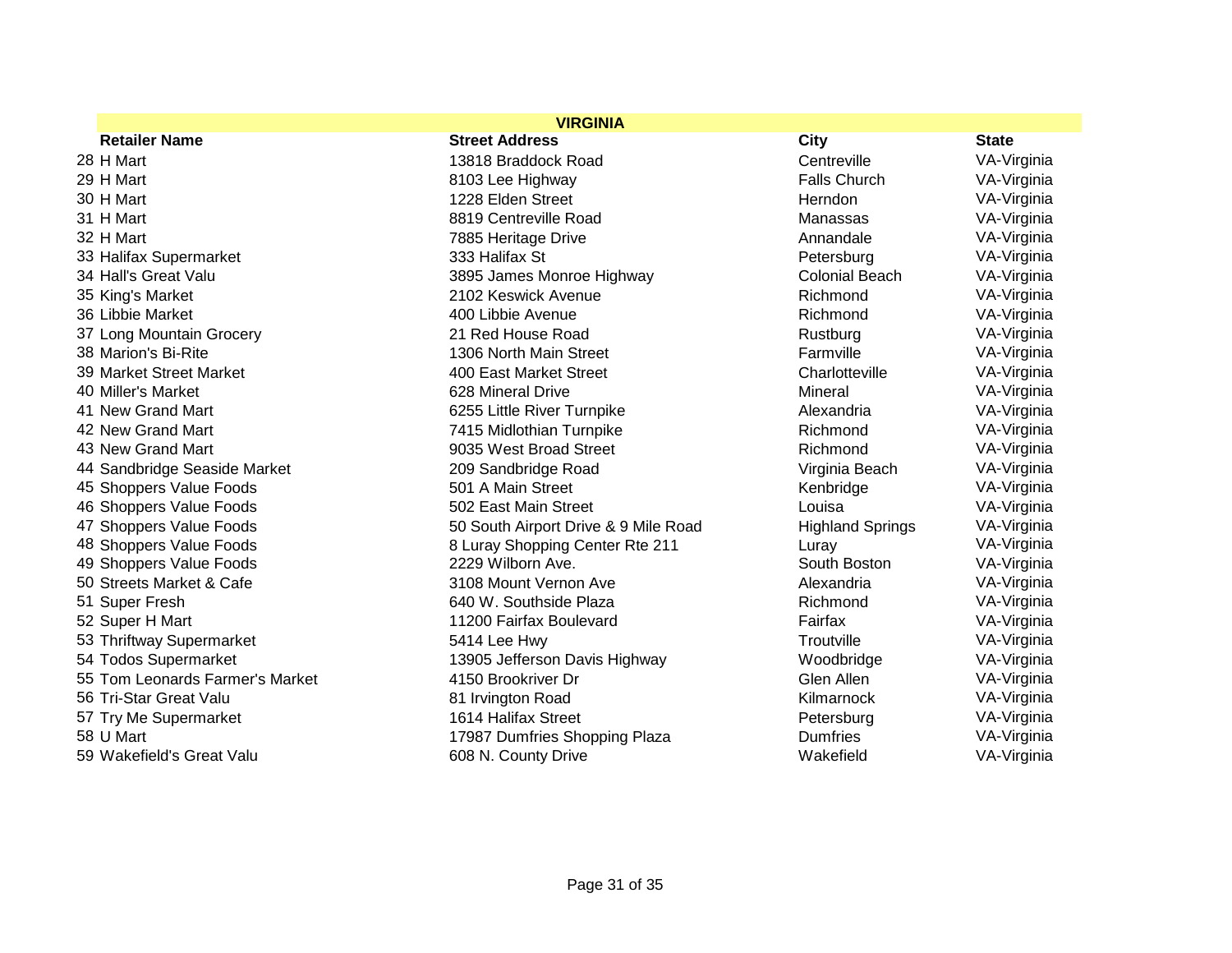

Food Safety And Inspection Service<sup>1</sup>

**List Current As Of:** 

# **Rata Concident Concident Concident Concident** Concident Pepperoni Sticks **28-Dec-21**

| <b>VERMONT</b>          |                              |                 |              |
|-------------------------|------------------------------|-----------------|--------------|
| <b>Retailer Name</b>    | <b>Street Address</b>        | City            | <b>State</b> |
| 1 Tops Friendly Markets | 12 South Main St & Norton Pl | Rutland         | VT-Vermont   |
| 2 White Market          | 385 Portland Street          | Saint Johnsbury | VT-Vermont   |
| 3 White's Supermarket   | 6585 Memorial Dr             | Lyndonville     | VT-Vermont   |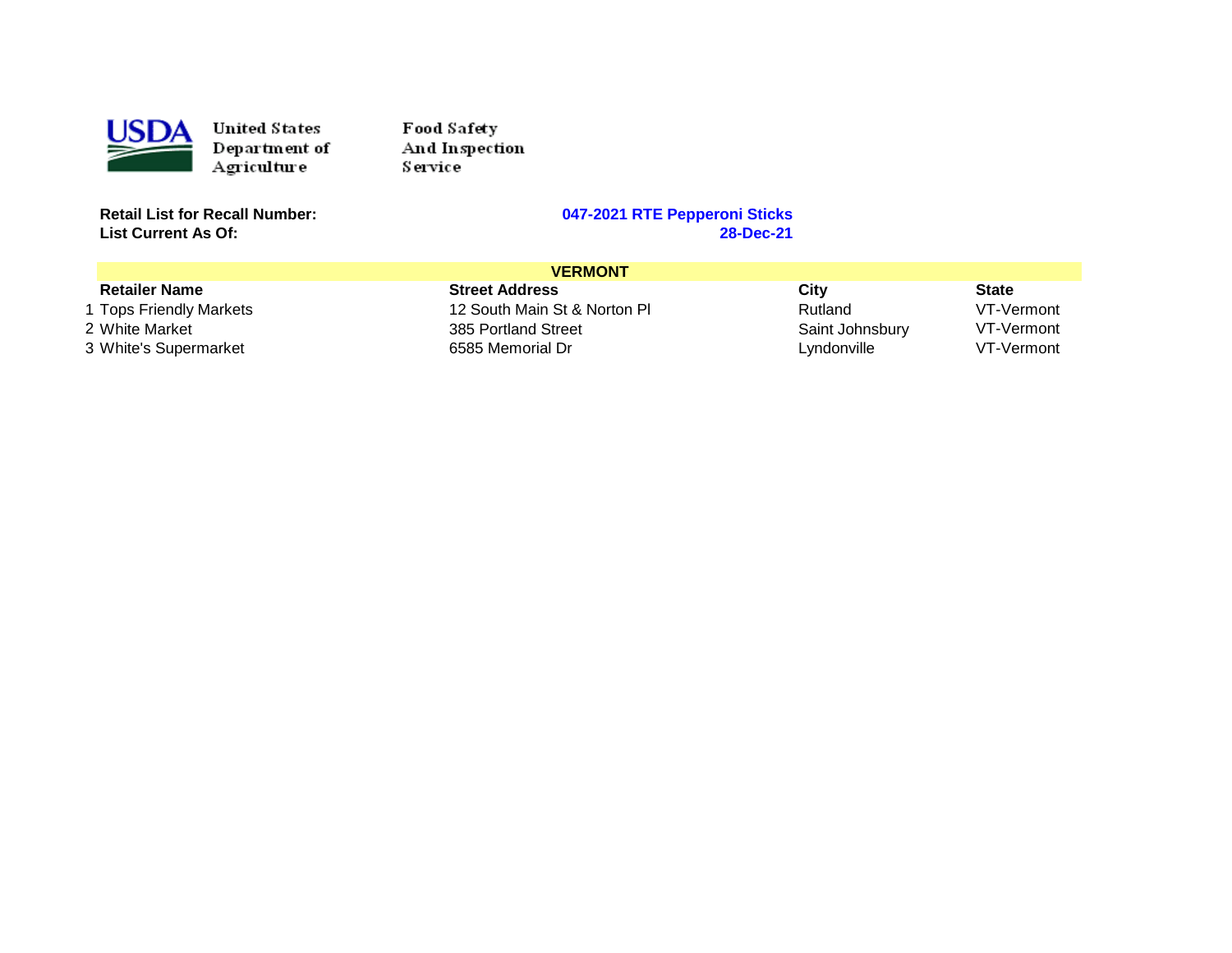

Food Safety And Inspection Service

**List Current As Of:** 

| <b>WASHINGTON</b>    |                       |           |               |  |
|----------------------|-----------------------|-----------|---------------|--|
| <b>Retailer Name</b> | <b>Street Address</b> | City      | State         |  |
| 1 Cash & Carry       | 3022 Ohme Rd          | Wenatchee | WA-Washington |  |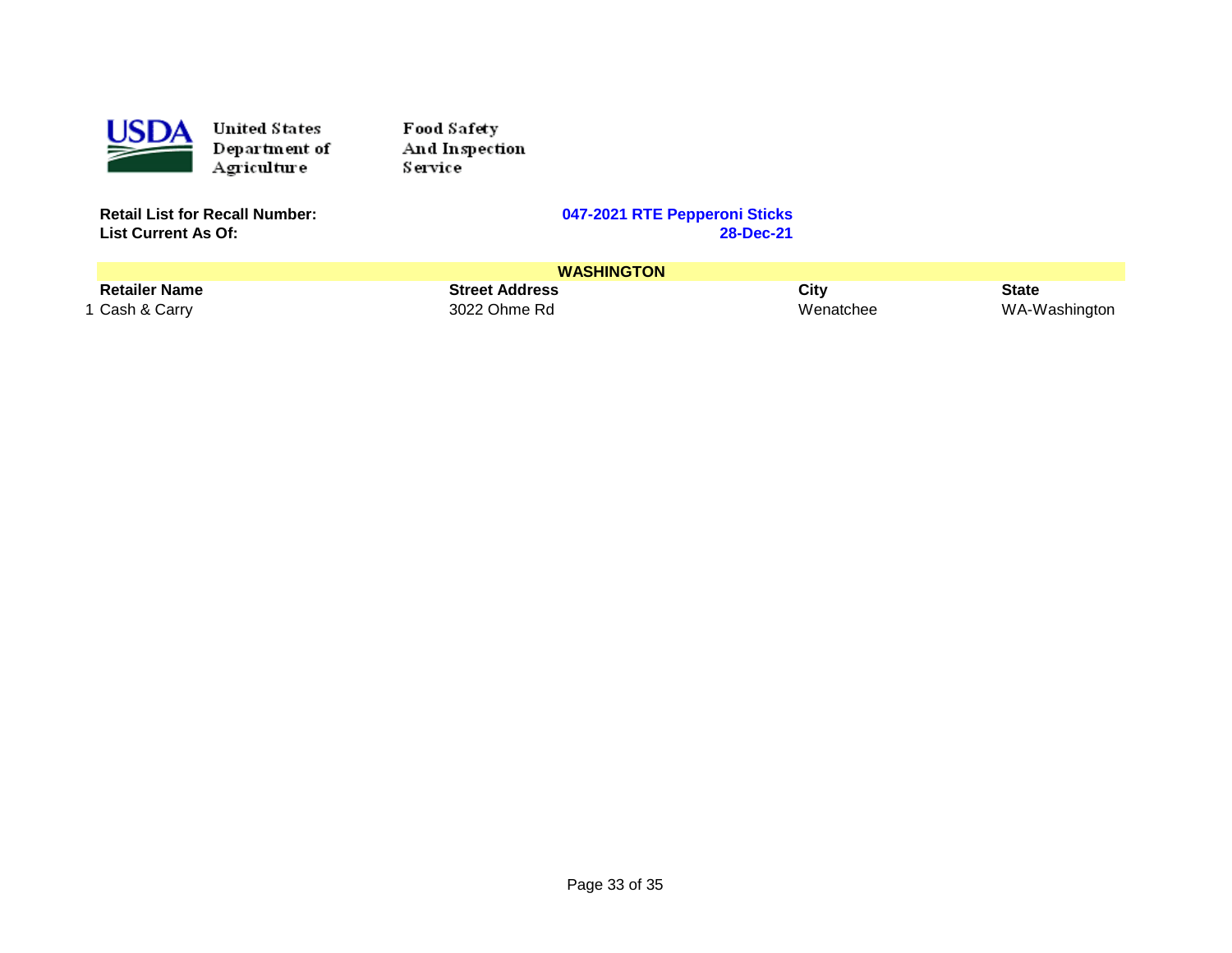

Food Safety And Inspection S ervi ce

**List Current As Of:** 

| <b>WISCONSIN</b>            |                        |                |              |
|-----------------------------|------------------------|----------------|--------------|
| <b>Retailer Name</b>        | <b>Street Address</b>  | City           | <b>State</b> |
| 1 Cedar Valley Cheese Store | W3115 Jay Rd           | <b>Belgium</b> | WI-Wisconsin |
| 2 Layton Fruit Market       | 1838 E Layton Ave      | Milwaukee      | WI-Wisconsin |
| 3 Pig Geidels               | 940 Fond Du Lac Avenue | Kewaskum       | WI-Wisconsin |